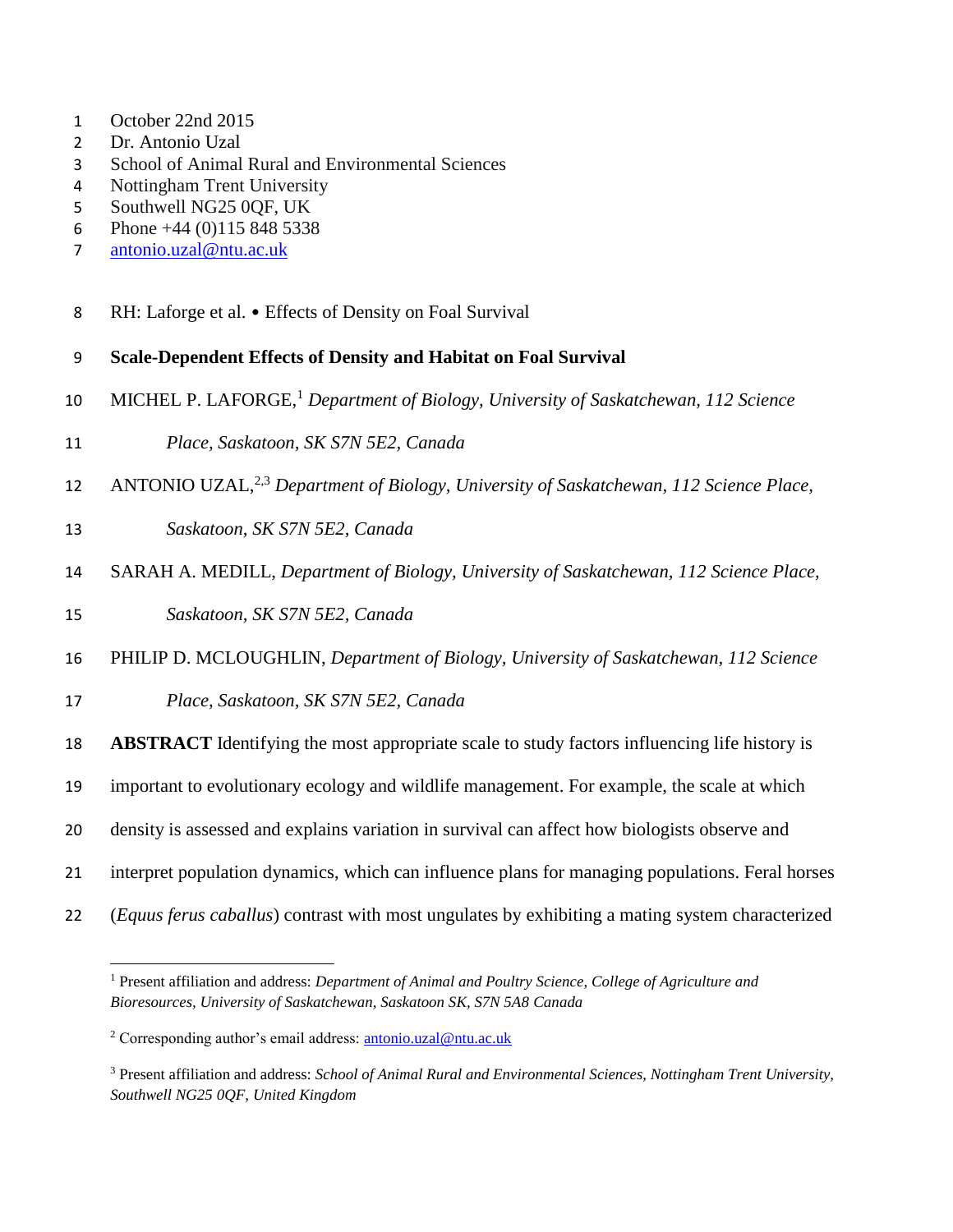by female-defense polygyny with persistent, non-territorial breeding groups (bands) and female- biased initial (natal) and subsequent (breeding) dispersal. We predicted that for horses, offspring movements coupled with female-biased breeding dispersal would increase the scale at which density best related to juvenile survival compared to species with greater female philopatry. From 2008 to 2013, we censused the population of feral horses on Sable Island, Canada. We annually 28 computed individual-specific local densities for foals (horses/km<sup>2</sup> in radii of 2,000 m, 4,000 m, and 8,000 m fixed to a band's centroid of movements) and whole-island (total) population density, group (band) size, and local access to surface freshwater, which affected movement patterns and selection of vegetation by females. The population of feral horses increased from 380 in 2008 to 559 in 2013. Overwinter survival of foals averaged 82.8%. Island-wide density was the most important predictor of foal mortality and was negatively associated with survival, with a lesser negative effect from local density. Increased access to surface freshwater (ponds) was an important predictor of foal survival but only at certain scales. Our study emphasizes the relevance of a multi-scale approach when analyzing the response of fitness components to changes in habitat and population processes, which may be influenced by the particular social organization of the species.

 **KEY WORDS** density dependence, *Equus ferus caballus*, feral horse, foal, habitat, population dynamics, Sable Island, scale, survival.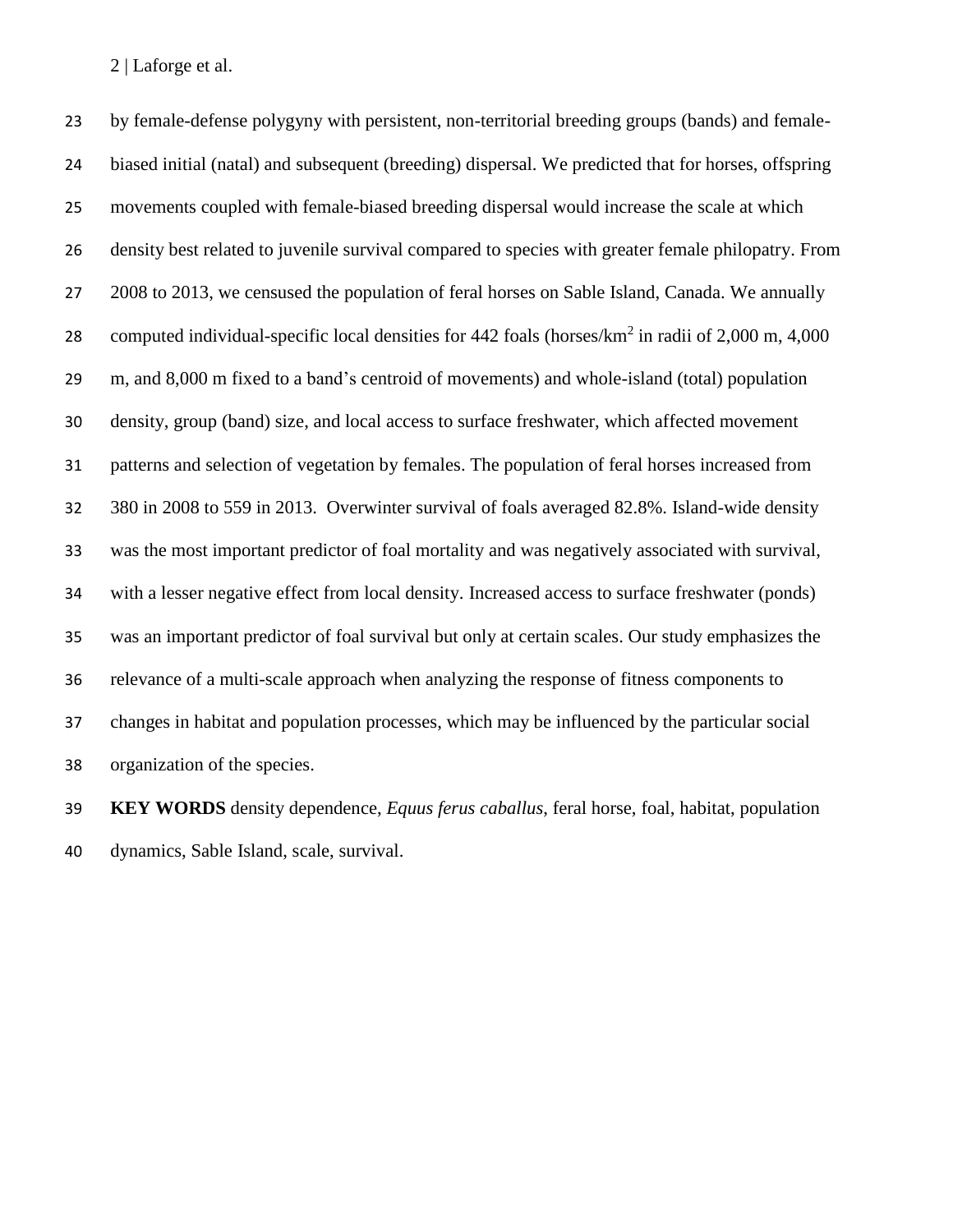In ecology, scale refers to "…several concepts, including the physical extent of the processes (the 'range') and the spatial and temporal resolution of the data ('grain')" (Fortin and Dale 2005:9). Scale affects interpretation of ecological processes, including resource selection (Anderson et al. 2005, Boyce et al. 2003, Leblond et al. 2011, Laforge et al. 2015*b*), sexual segregation (Bowyer et al. 1996), and interspecific (Whittaker and Lindzey, 2004) and intraspecific competition (Mayor and Schaefer 2005). It is important to use the most appropriate scale, or at least develop models that bridge across scales, to understand an ecological system (Chave 2013). Juvenile survival decreases with increasing intraspecific competition (population density) in many species of wildlife, including Soay sheep (*Ovis aries*; Milner et al. 1999), bighorn sheep (*Ovis canadensis*; Portier et al. 1998), and mallard ducks (*Anas platyrhynchos*; Gunnarsson et al. 2006). In examining how an organism might experience effects of intraspecific competition through exposure to conspecific density, Coulson et al. (1997) reported that it was not at the largest spatial scale of population density (total population size) that the greatest amount of variation in juvenile survival was explained for red deer (*Cervus elaphus*). Rather, the most statistically explanatory scale isolated a population substructure of intermediate local scales of individual experience related to spatial heterogeneity in high quality food resources (grasslands). The link between use of grasslands and a female's lifetime reproductive success was subsequently reported to interact with its local experience of density (McLoughlin et al. 2006), and adaptive use of habitat depended on how far the local (as opposed to total) population was from reaching carrying capacity (Fortin et al. 2008). A similar situation was reported for juvenile survival of Atlantic salmon (*Salmon solar*), where fine-scale local density was most important in explaining juvenile mortality (Einum and Nislow 2005).

 There are many factors that may dictate how and why a life-history trait like density-dependent juvenile survival may vary with scale. Mating systems and social organization can be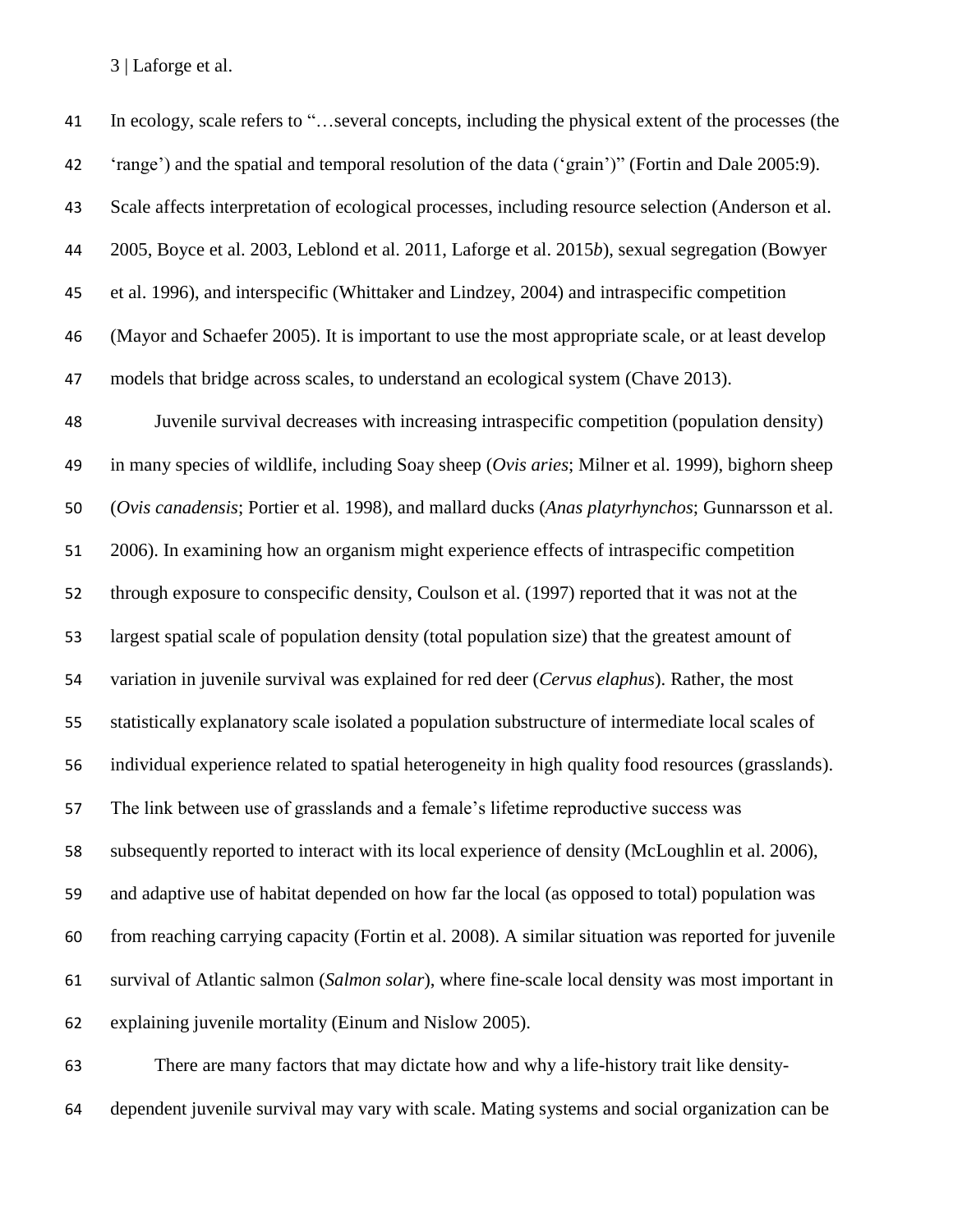| 65 | important to fine-scale, spatial effects on inbreeding (Chesser 1991) and underpin relationships    |
|----|-----------------------------------------------------------------------------------------------------|
| 66 | leading to intraspecific competition (Clutton-Brock 1989) affecting distribution, and hence         |
| 67 | heterogeneity in population and evolutionary processes (e.g., by affecting reproductive success or  |
| 68 | sex ratio and dispersal; Dobson 1982, Leturque and Rousset 2004). We might therefore expect         |
| 69 | social system to play a role in density-dependent phenomena and factor into scale-related           |
| 70 | questions of density dependence. Little is known, however, about how something like an              |
| 71 | animal's social system might affect scale dependence in ecological interactions. One reason for     |
| 72 | this is the paucity of multi-scale, individual-based analyses of population dynamics for            |
| 73 | continuously distributed organisms (i.e., where each individual possesses a unique perspective of   |
| 74 | density, as opposed being grouped into a discrete subpopulation).                                   |
| 75 | Feral horses (Equus ferus caballus) contrast with most other ungulates by exhibiting a              |
| 76 | mating system that more resembles that of primates (Cameron et al. 2009), being characterized       |
| 77 | by year-round, female-defense polygyny that results in non-territorial breeding groups (bands)      |
| 78 | consisting of a harem of females and 1 or 2 adult males (stallions), and other groups of non-       |
| 79 | reproducing males (bachelors) and adolescents (Berger 1986, Linklater et al. 2000). In horses,      |
| 80 | both sexes disperse and will move among bands (Berger 1986, Clutton-Brock 1989), although           |
| 81 | natal (initial) and secondary (breeding) dispersal from bands is generally female-biased            |
| 82 | (Marjamäki et al. 2013). Dispersal rate in feral horses on Sable Island, Nova Scotia (Fig. 1), was  |
| 83 | previously reported to result in compensatory and depensatory density feedbacks (Herrando-          |
| 84 | Pérez et al. 2012), contingent on the state of individuals and the spatial scale at which density   |
| 85 | acted on individuals (Marjamäki et al. 2013, van Beest et al. 2014). Density affects the ecology of |
| 86 | horses on Sable Island, including behaviors such as density-dependent habitat selection (van        |
| 87 | Beest et al. 2014, Rozen-Rechels et al. 2015) and dispersal (Marjamäki et al. 2013), and rates of   |
| 88 | survival and reproduction (with density negatively affecting survival for all age and sex           |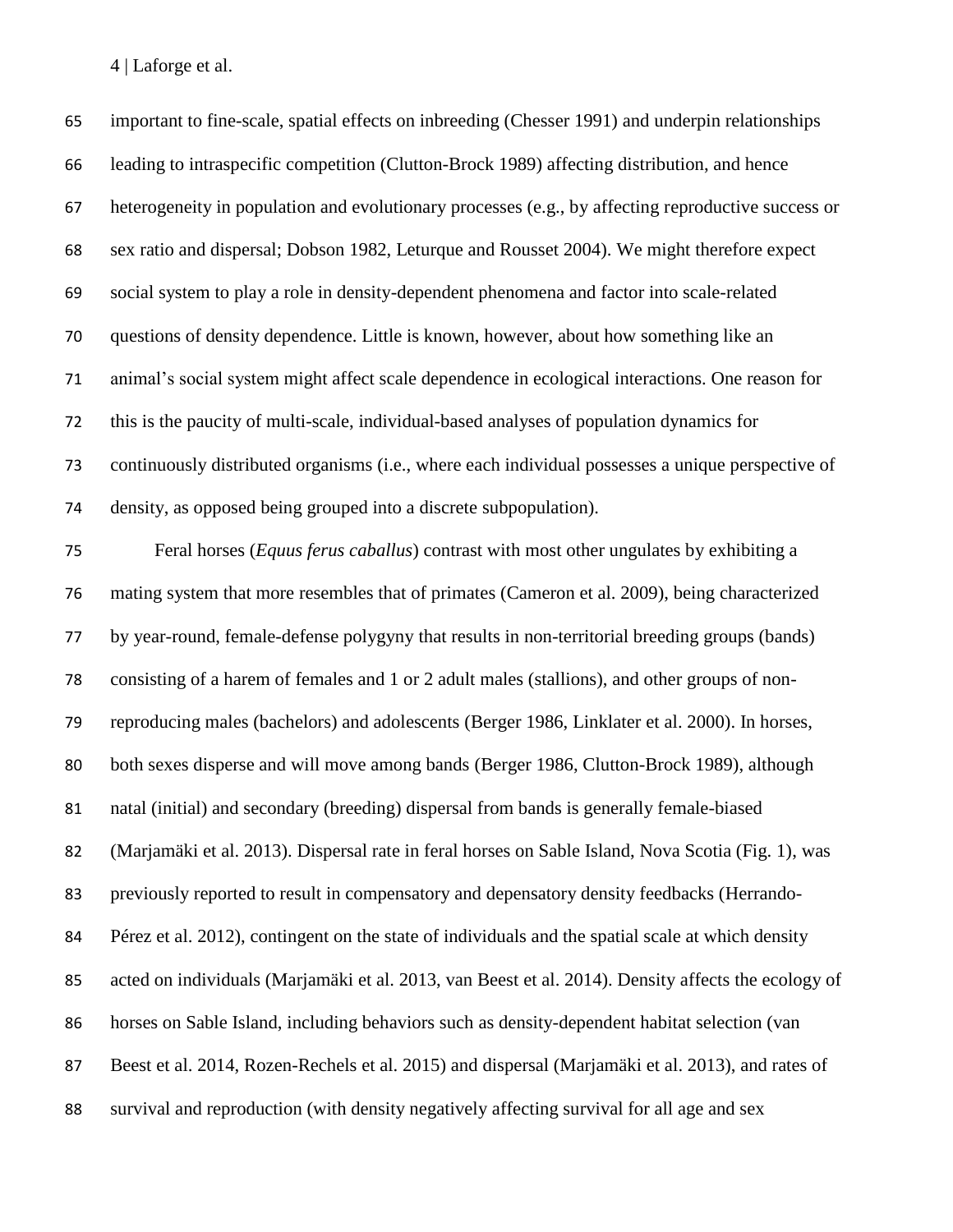categories; Richard et al. 2014). Horses on Sable Island provide an opportunity to compare scale- dependent population dynamics against what has been reported for ungulates with different social systems.

 Originally introduced sometime in the mid-1700s, Sable Island's feral horses have always been free-ranging with minimal interference by humans (Christie 1995). The horses of Sable Island present a markedly distinct genetic structure from other horse breeds but are most closely related to the Nordic breeds of horses and ponies (Plante et al. 2007, Prystupa 2012). Though introduced, the horses are treated by Parks Canada Agency as a naturalized species constituting an important part of the ecosystem. Over the course of our study (2008–2013), total population size increased from 380 individuals to 559, an increase of 47%. Foals dispersed from their natal band 33.4% of the time, with approximately a third of foals (10.2% of all foals) dispersing on their own (without their mother). Natal dispersal distance of female foals over winter averaged  $3,572 \text{ m} \pm 1,546 \text{ m}$  (SD; Contasti 2011). Female dispersal to different bands was common (30.5%) of mothers).

 Following Coulson et al. (1997), we examined density feedbacks on juvenile overwinter survival at multiple spatial scales for horses on Sable Island, using an individual-based approach. Horses on Sable Island exist in a natural though simplified system without predation, human interference, or interspecific competition (the horses are the island's only terrestrial mammal). As part of a long-term, individual-based monitoring program for this population (Contasti et al. 2012, Marjamäki et al. 2013, Richard et al. 2014, van Beest et al. 2014, Rozen-Rechels et al. 2015), we tracked the overwinter fates of all foals alive on the island at the end of each summer  $(n = 442)$ . We quantified each animal's unique experience of the environment including attributes of social group (band size) and a foal's (and its mother's) access to freshwater and exposure to population density at 4 spatial scales of increasing size (2,000-m, 4,000-m, and 8,000-m buffers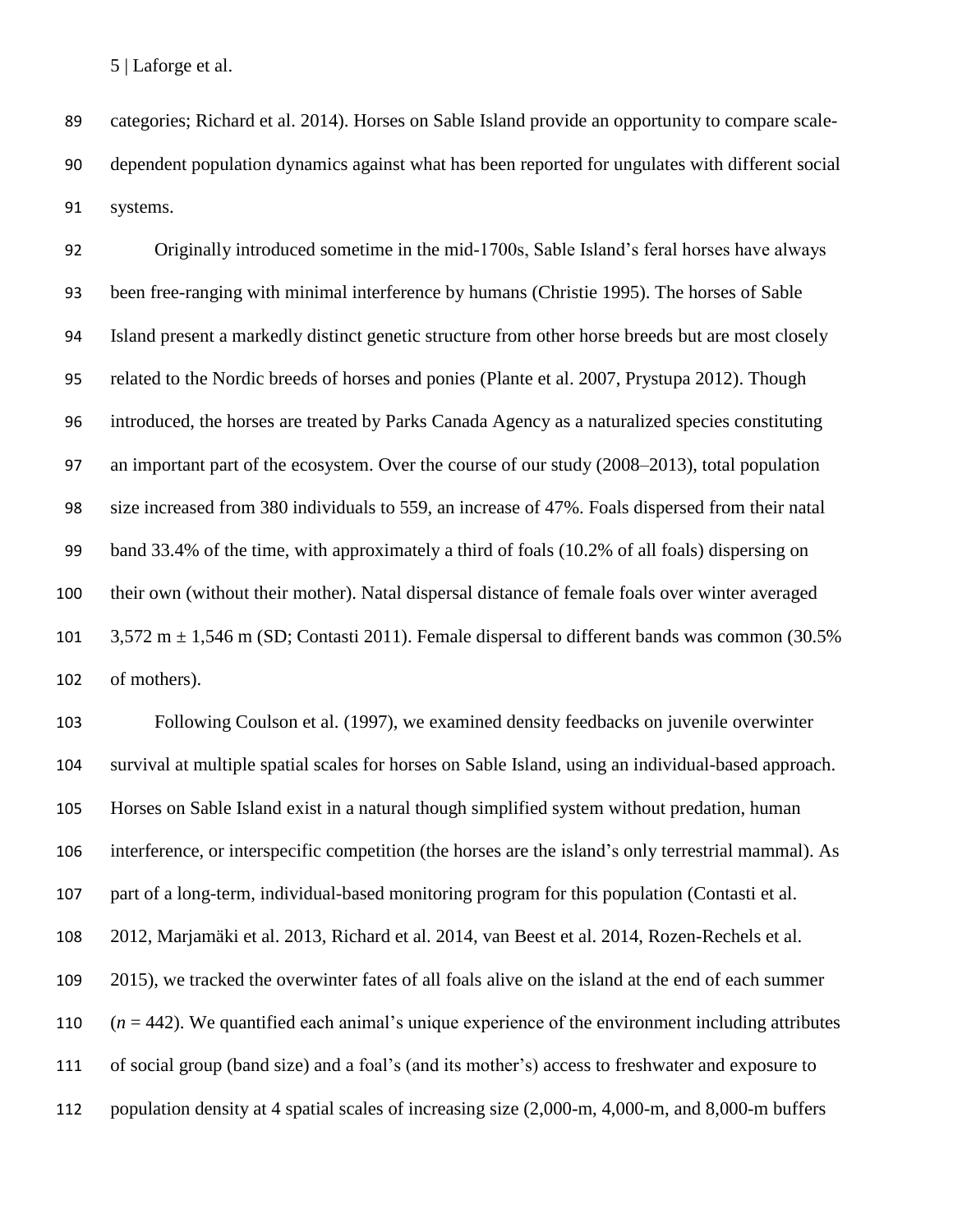around median band centroid locations and total population density). We chose these scales to reflect different percentiles of mean annual horse movement relating to the intensity of use of their home ranges.

 We generated 2 competing hypotheses for how density may affect foal survival. Our first hypothesis was that the scale at which foal mortality would be detected in relation to density would mirror that for red deer fawns in Coulson et al. (1997), where local density in a defined area around the focal individual would best predict foal mortality due to local competition for resources. By contrast, social system and trends in philopatry may play an important role in determining the most appropriate scale at which to examine density dependence in population processes, including juvenile survival. Horses on Sable Island show female-biased natal and breeding dispersal (social dispersal), and females with accompanying offspring can and do leave bands in response to increases in band size and conspecific density (Marjamäki et al. 2013). Dispersal events largely occur during winter (Marjamäki et al. 2013, Debeffe et al. 2015). Departure of foals with females during dispersal increases foal overwinter survival (Debeffe et al. 2015), suggesting a role for dispersal to affect variation in foal survival. Therefore, our alternate hypothesis was that dispersal of females and foals would result in a situation where individuals are better able to exploit resources evenly across the island, leading to population density at larger scales being a better predictor of overwinter survival than measurements taken at smaller scales.

#### **STUDY AREA**

 Sable Island National Park Reserve, located 275 km southeast of Halifax, Nova Scotia, Canada (43° 55′ N, 60° 00′ W), is a crescent-shaped sand bar home to a population of free-ranging feral horses (Fig. 1). It is approximately 49 km long and 1.25 km in width at its widest point, and is 136 comprised of sandy beaches and vegetated and bare sand dunes  $\geq$ 30 m high. The island's climate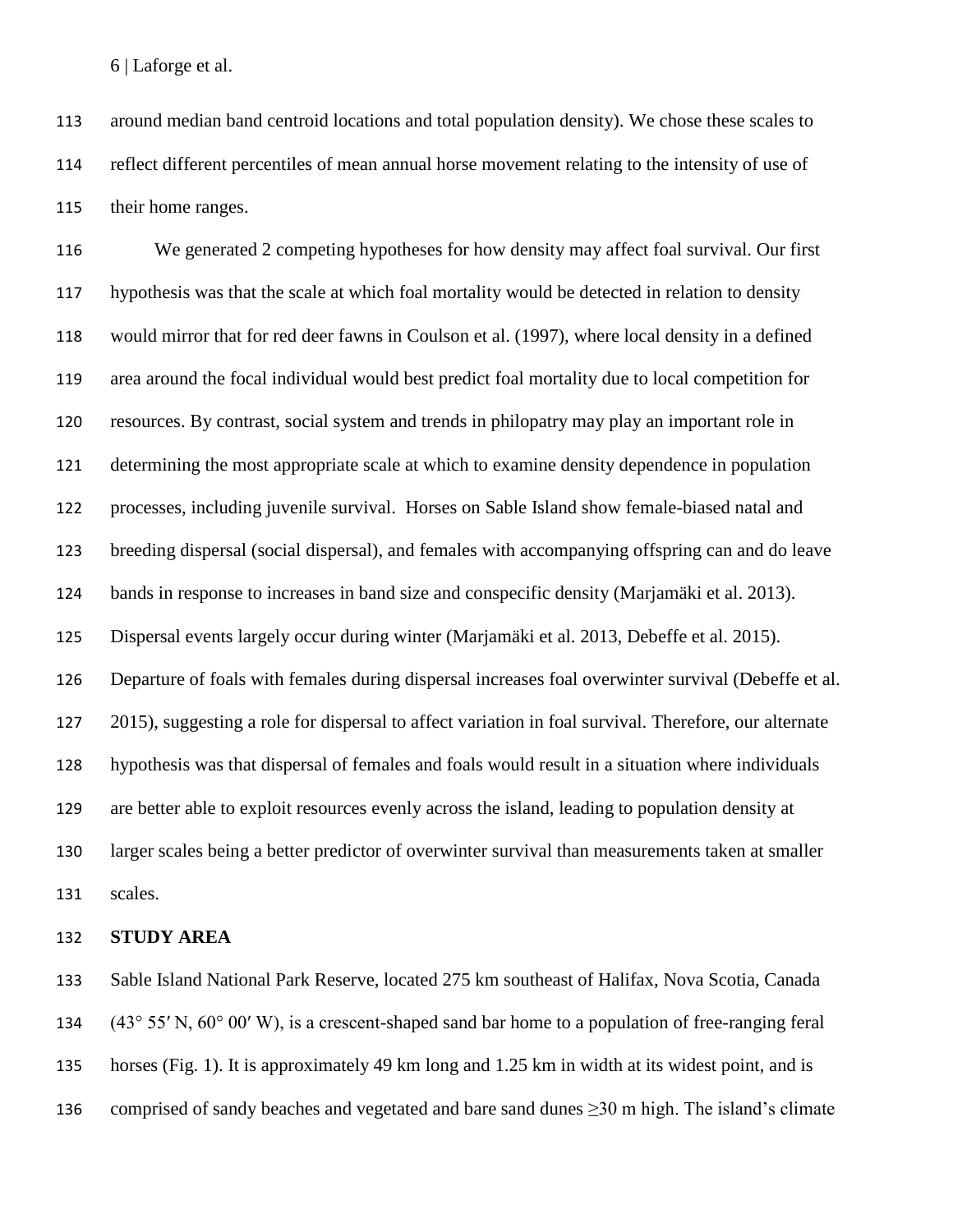was temperate oceanic with cool summers and wet winters. Catling et al. (1984), Freedman et al. (2011), and Tissier et al. (2013) detailed the flora present. Sable Island was treeless, and the vegetation community was dominated by American beach grass, or marram (*Ammophila breviligulata*), which occurred throughout most of the vegetated parts of the island. Shrub- dominated heath (*Empetrum nigrum*, *Juniperus communis*, *Myrica pensylvanica*, *Rosa virginiana*, *Vaccinium angustifolum*) was the climax vegetation association found on Sable Island. The west end of the island contained patches of sandwort (*Honckenya peploides*) and beach pea (*Lathyrus japonicus* var. *maritimus*). Several permanent freshwater ponds covering approximately 20 ha were used by horses and confined to western and central areas of the island (Contasti 2011, Contasti et al. 2012). Ephemeral melt- and rain-water ponds occurred on the east half of the island but generally disappeared in summer, and horses on east Sable Island had to excavate drinking holes to access freshwater (Contasti 2011). This environmental gradient underlaid density-dependent habitat selection processes with major consequences for population and social dynamics across the length of the island (Marjamäki et al. 2013, Richard et al. 2014, Manning et al. 2015). Aside from a small human presence (researchers and tourists), feral horses were the only terrestrial mammals on the island.

# **METHODS**

# **Data Collection and GIS Analysis**

We obtained direct observations of individual horses via systematic ground censuses on Sable

Island (weekly observations from Jul–Sep), including 21,392 individual observations

encompassing the entire population (*N* = 380, 437, 503, 448, 534, and 559 individuals,

respectively, between 2008 and 2013, including 442 foals alive in Sep 2008 through 2013; counts

updated from Richard et al. [2014]). Each daily sampling effort included 1 of 7 sections of the

island, stratified to allow complete coverage of a section in 1 day and roughly complete coverage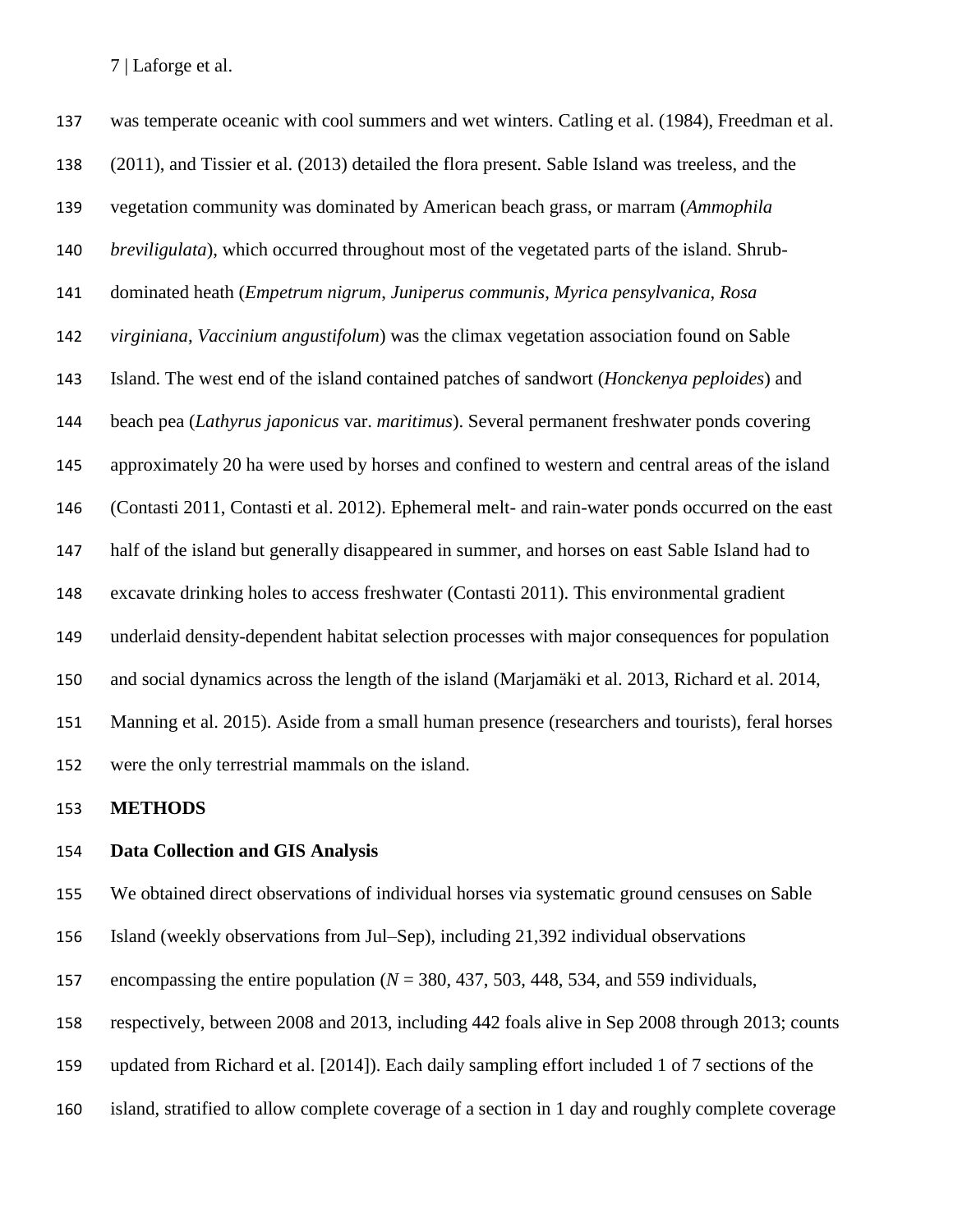of the island in 1 week. We approached horses on foot (which were largely indifferent to our presence) and recorded the location of an individual using a hand-held global positioning system (GPS) with location error to within 5 m. We determined the horse's identity (to determine survival status and band membership from year to year) from facial features and other distinguishing marks (verified using digital photographs at every sampling event), sex, reproductive status, and group membership. Our photography-based approach to cataloguing each individual is described in Contasti (2011). If a horse was not observed during an entire season, we assumed that it had died. We evaluated whether our censuses were adequate by comparing, for 2010 data, our summer counts of non-foals with that obtained from high- resolution aerial photography in January 2010 (prior to births). The latter was flown by aircraft at an altitude of approximately 450 m as part of a census of the population of grey seals (*Halichoerus grypus*) on Sable Island, which also proved excellent for counting horses (Bowen et al. 2011). This confirmed that our 2010 census accounted for >99% of the horses present as expected. A previous study (Welsh 1975) reported that horses have small home ranges on Sable 175 Island  $(2.8 \pm 1.2 \text{ km}^2 [\bar{x} \pm SD], n = 32 \text{ bands})$ , which generally range from one end of the island to the other and are compressed along its length.

 All collection and sampling methods (strictly behavioral observation) were approved by the University of Saskatchewan's Animal Research and Ethics Board, under University of Saskatchewan Animal Care Protocol 20090032 and guidance of the Canada Council on Animal Care. Access to Sable Island for this research project was granted by written permission of M. Voigt, Canada Coast Guard for years 2008–2012; however, in the year of 2012, as management of the island transitioned from Coast Guard to Parks Canada Agency, we also obtained and followed conditions of a Research License (14668) provided by Parks Canada Agency 2012– 2014.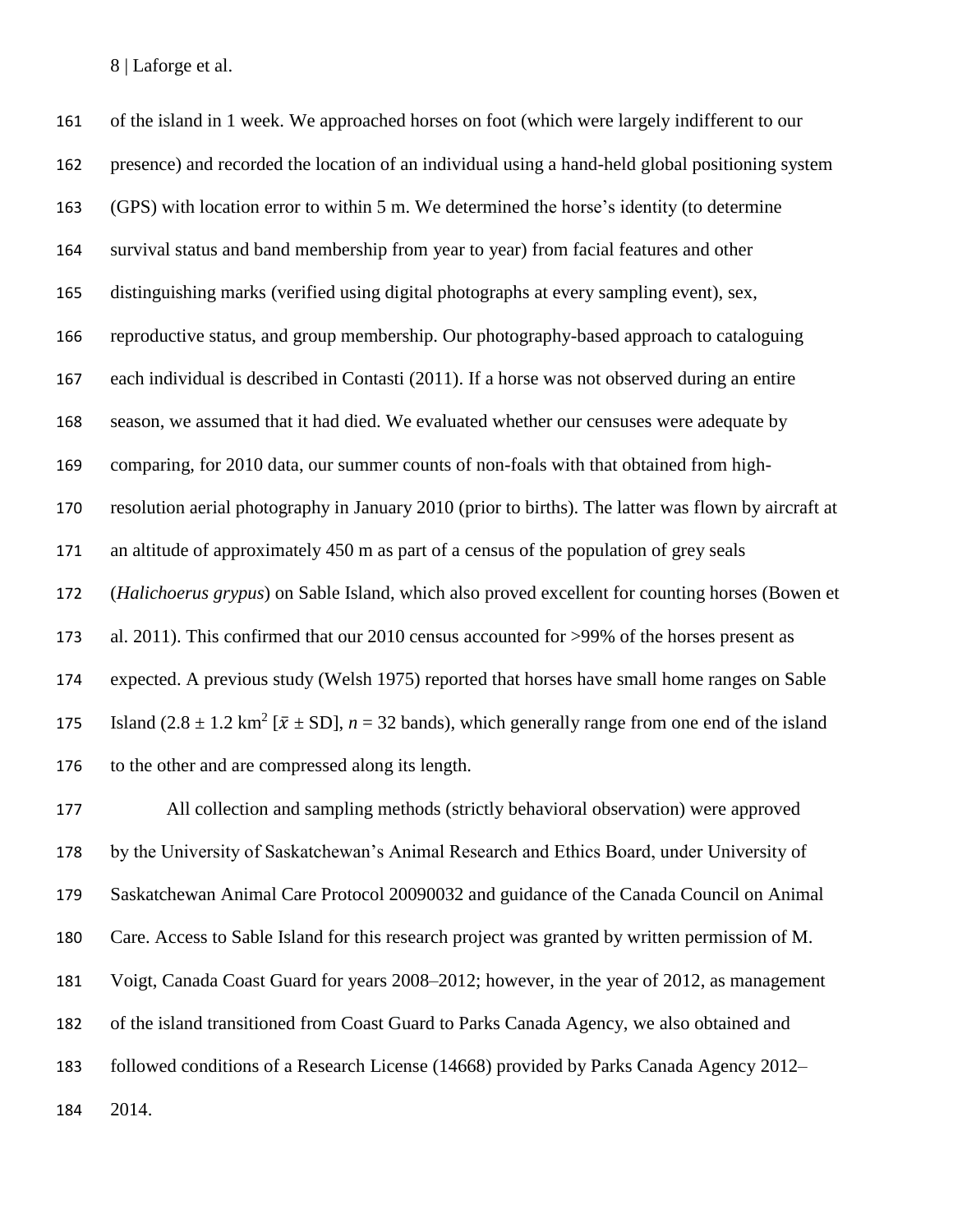We used ArcGIS 10.1 (Environmental Systems Research Institute, Redlands, CA) to compute conspecific densities and proportion of freshwater in 3 buffers of increasing radius (2,000 m, 4,000 m, and 8,000 m) centered on each band's median centroid location. Buffer radii generally corresponded to the 80th, 95th, and 99th percentile of annual movements of all horses and were selected to reflect a continuum of scales. We selected the 99th percentile (8,000-m buffer) to reflect the annual movement rate of nearly all horses in the population. We selected the 95th percentile (4,000-m buffer) to eliminate outliers of extraordinary dispersal, and the 2,000-m buffer (80th percentile) to approximate the core area used by individuals. Within each buffer, we 193 calculated the density of conspecifics as a function of vegetated area  $(km^2)$ ; hereafter local density) because horses used beaches primarily for transitory movements or resting. We also calculated the proportion of freshwater in each buffer and total population density over the whole 196 island as a function of horses/ $km^2$  of vegetated area (hereafter total density). We included 197 vegetation availability implicitly in the density term as horses/ $km^2$  of vegetated area; therefore, we did not include any other explicit vegetation terms in our models; therefore we did not include any other explicit vegetation terms in our models. We obtained habitat and vegetation data from high-resolution aerial photography and a Light Detection and Ranging (LIDAR) map (2009) classified and ground-truthed by the Applied Geomatics Research Group (AGRG) at Nova Scotia Community College, Middleton, Nova Scotia, Canada.

#### **Statistical Analyses**

 Foal overwinter survival was a binary response variable, with 0 representing animals that died 205 between 1 August of the birth year (*t*) and 15 July of the following year  $(t + 1)$ , and 1 describing those that survived. We used generalized linear mixed effects models (GLMM) with a binomial error structure in R Version 3.2.1 (R Core Team 2015) to model survival as a function of local density and habitat variables at the 3 local scales measured and total island density. Our maximal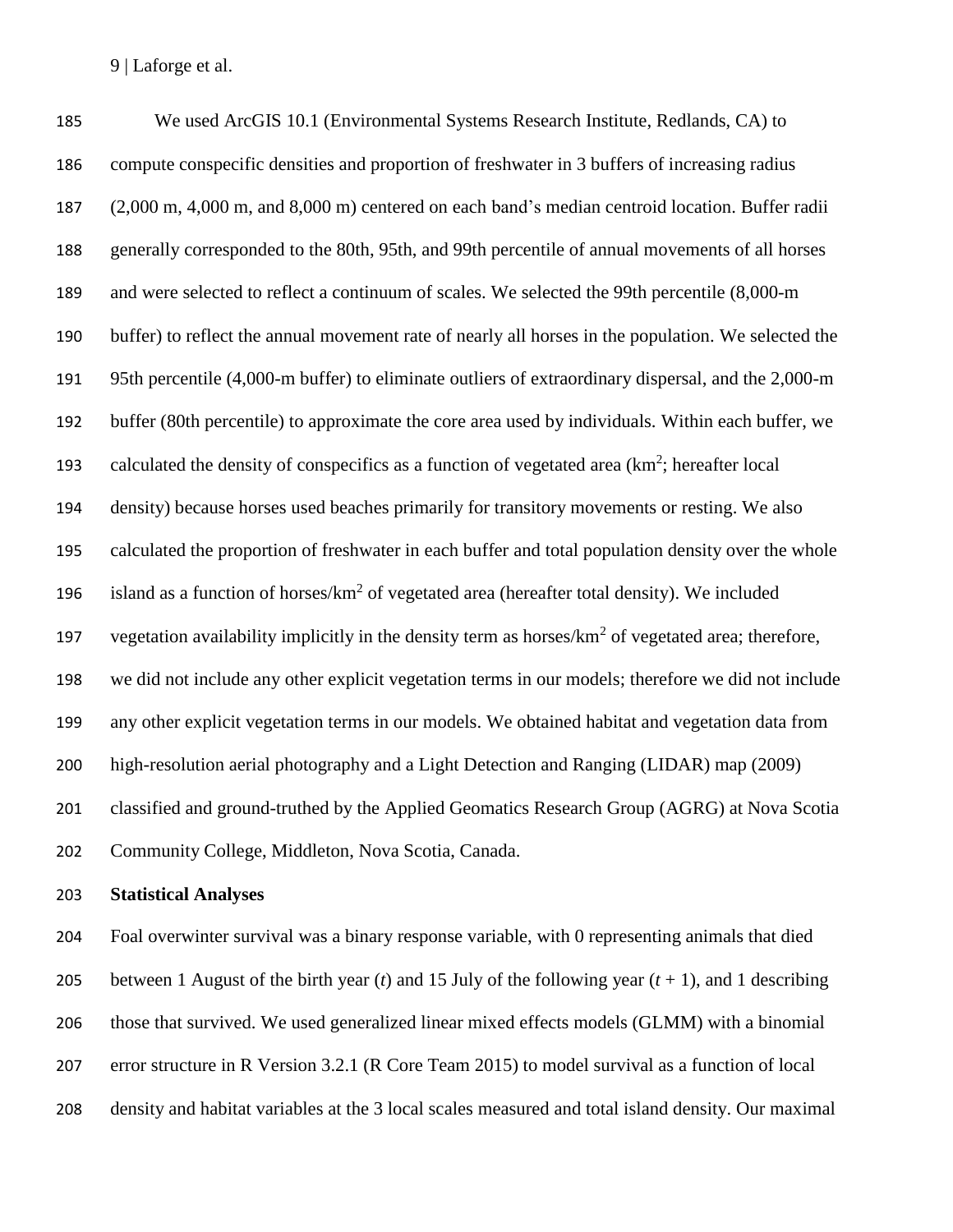model included as covariates local density and proportion of freshwater (computed at 1 of the 3 identified scales), band size, and total density. We used *Z*-scores to compare effect sizes between different parameters and to facilitate convergence of models. We tested for collinearity between predictors at all scales and ensured no pair of variables had a Pearson's correlation coefficient of *r* > |0.7| (Dormann et al. 2013) and that no variable had a variance inflation factor >5 (Menard 1995). Unlike population density, surface freshwater availability did not vary among years because we used 1 map (dated 2009); hence, we could not generate a variable for the whole- island scale. Marjamäki et al. (2013) noted significant collinearity between local density (at the 8,000-m scale) and distance of overwinter movements, and so we also did not include distance of dispersal (if it occurred) as a covariate in our models. We tested our final models for trends in average residuals versus expected values using binned residuals (Gelman and Hill 2007) with the R package arm (Gelman and Su 2015) because plotting raw residuals versus fitted values are generally not useful after logistic regression (we did not detect any serious anomalies). We tested 3 model structures for random effects: band identification (ID), maternal ID, and both (not nested). We were not able to test maternal ID nested within band ID because of dispersal of mothers to different bands.

 Following Burnham and Anderson (2002), we developed a set of candidate models (Table 226 1) that we evaluated using small sample size adjusted Akaike's Information Criterion  $(AIC<sub>c</sub>)$ . We employed a hierarchical method of model selection, first determining the optimal random effect structure and then performing model selection on the fixed effects. We tested the 3 random effect structures using the maximal (fully parametrized) model with local density and proportion freshwater modeled at each of our 3 scales using a GLMM using the R package lme4 (Bates et al. 2015) and selected the model with the lowest AIC*<sup>c</sup>* (Zuur et al. 2009), which resulted in our using models with maternal ID only. Once we had determined the most informative random term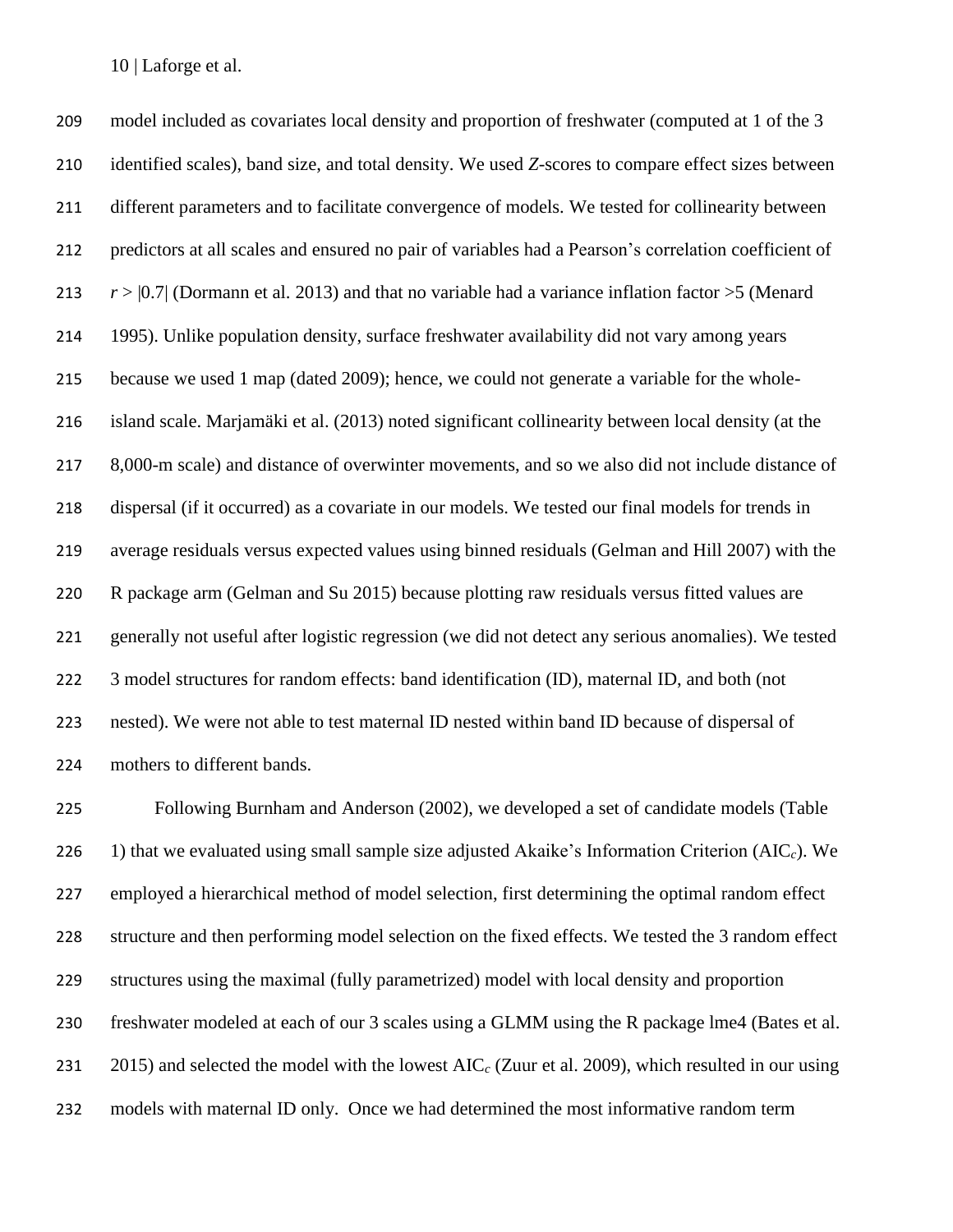structure, we ran each model in our candidate model set at each of our 3 scales and ranked each model by AIC*c*. We used model-averaging techniques using the R package AICcmodavg (Mazerolle 2015) to generate model-averaged parameter estimates for all models that had an AIC*<sup>c</sup>* < 10 from the top model at each scale. To evaluate predictive capacity of our final GLMM, we adopted the approach of Boyce et al. (2002), which applies to this situation. We evaluated this model using *k*-fold cross-validation (test-to-training ratio of 5 data subsets), whereby we tested predictive capacity of partitioned models against withheld training data using the mean 240 Spearman's rank correlation  $(\bar{r}_s)$  between training and test data, grouped within 10 bins (Boyce et al. 2002). In a separate analysis, we re-ran all models replacing total island density with year, to determine whether other inter-annual effects besides density may have had an impact on foal survival.

## **RESULTS**

 Of 442 foals entering their first winter from 2008 to 2013, 82.8% survived to the next census period. A foal's exposure to conspecific density in the year it was born (*t*) had a larger mean and standard deviation at small scales than at large ones (Table 2). Using maternal ID only as a random effect provided the best fit for our models as determined by AIC*c*. Using a model structure with band ID or band ID and maternal ID raised the AIC*<sup>c</sup>* of our fully parametrized model by between 1.6 and 3.0 (see Table S1, available online at [www.onlinelibrary.wiley.com\)](http://www.onlinelibrary.wiley.com/). Our results suggested that no single model was clearly superior in describing foal overwinter survival; the top 6 models all had a ΔAIC*<sup>c</sup>* from the top model < 2.0 (Table 3). All top models included local density and total density. Proportion of freshwater was important in many of the top models, was retained in our best model at the 8,000-m and the 2,000-m scale (Table 3), and enhanced probability of survival; however, the term was not informative in our model-averaged estimates at any scale (Table 4). Both local density and total density negatively affected survival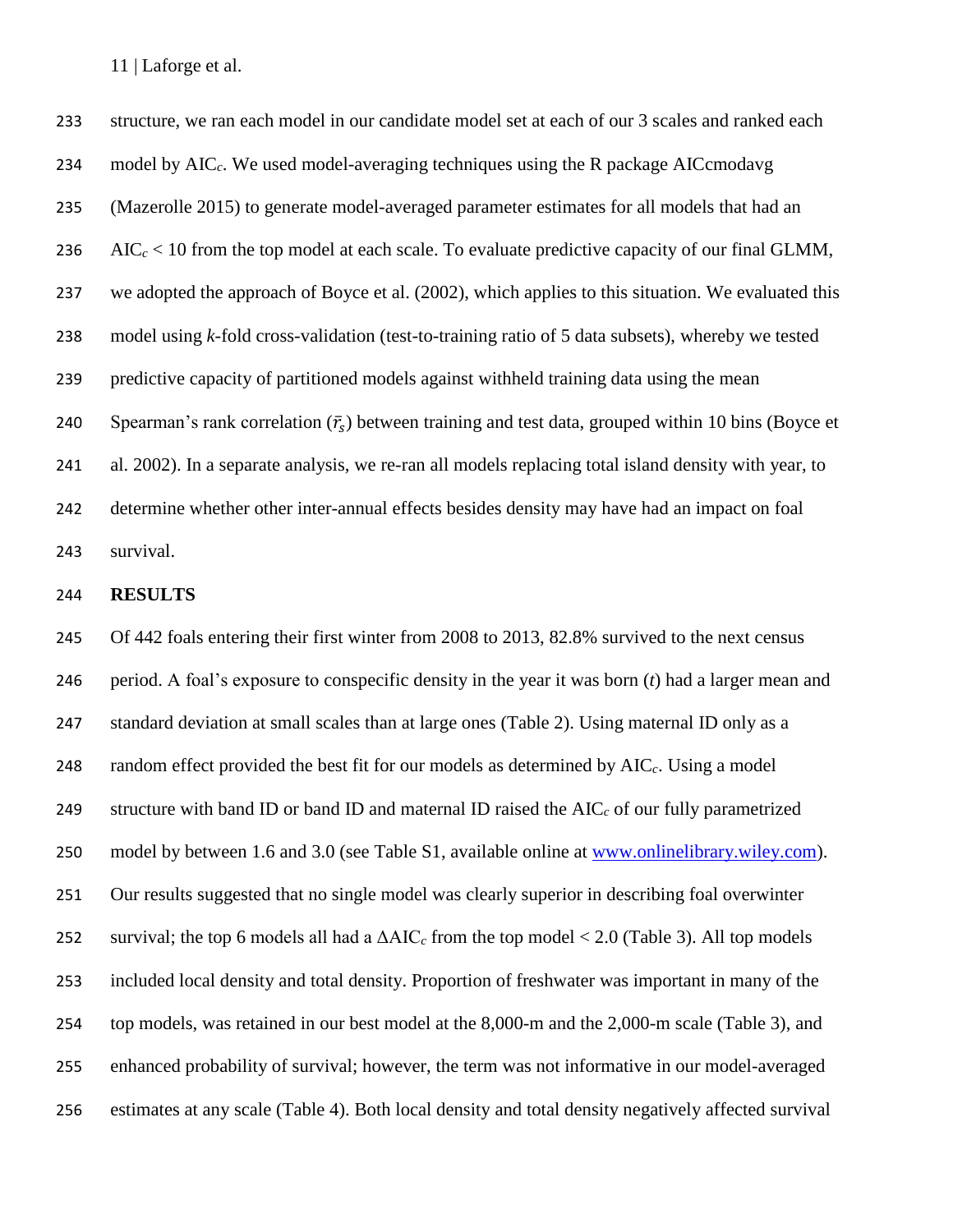in our models at each of our 3 local scales (Table 4); however, the effect was greater for total density than for local density at all 3 scales. Band size was uninformative at all scales (Table 4). The *k-*fold cross-validation values for the best model at the 2,000-m, 4,000-m, and 8,000-m scales were 0.62, 0.75, and 0.68, respectively.

 Models generated using year instead of total island density were better overall predictors of foal overwinter mortality (Table 3). Year as a factor, however, reveals little about the underlying ecological processes in how foal survival changes as a function of year, whereas modeling density allowed us to make meaningful ecological conclusions (we could not include both in our main analysis because of collinearity).

#### **DISCUSSION**

 It has become increasingly recognized that animal life-history traits are influenced differentially across scales (Wiens 1989, Levin 1992, Wheatley and Johnson 2009). Conspecific densities at larger scales were generally more informative than smaller scales in terms of predicting foal overwinter survival for horses on Sable Island, with total density being most explanatory and negatively associated with survival. Both total density and local densities appeared in our top models, suggesting that density at several scales can be important when assessing foal overwinter survival; however, the effect was nearly twice as strong for total island density as for local density. Our study supports previous work that has emphasized the relevance of scale in ecological studies, in particular the response of fitness components to changes in habitat quality or population dynamics (Coulson et al. 1997, Johnson et al. 2001, Maurer and Taper 2002, Leblond et al. 2011, Laforge et al. 2015*b*).

 Our results contrast with numerous other studies that have investigated scalar processes in life-history traits. Studies of roe deer (*Capreolus capreolus*) reported that fine-scale variation in food resources at the home-range scale have the greatest effect on fawn biomass (Pettorelli et al.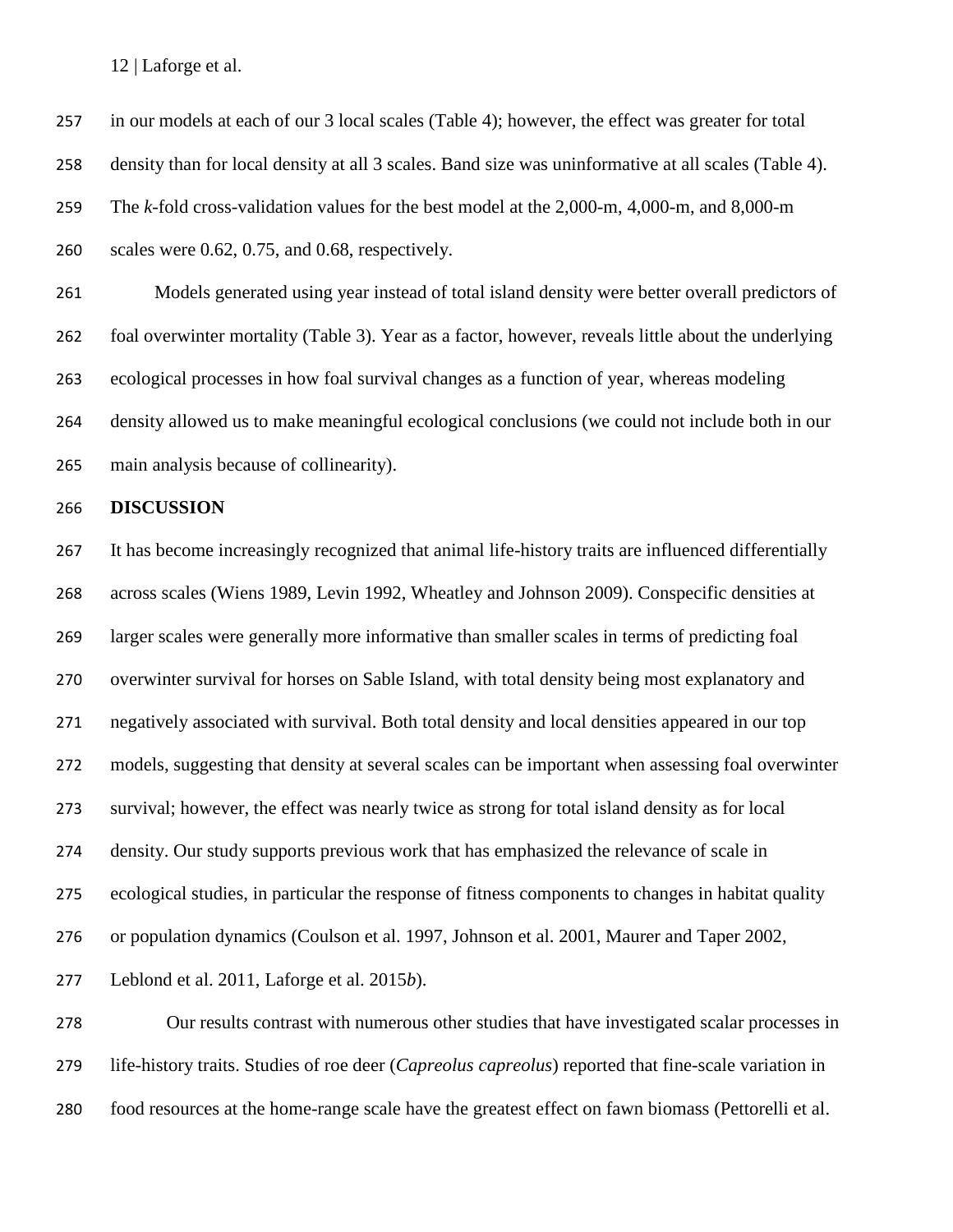2003) and survival (Pettorelli et al. 2005). Einum and Nislow (2005) reported juvenile survival in salmon was density-dependent at small scales and overwinter survival in red deer fawns was reported by Coulson et al. (1997) to be affected by conspecific density at intermediate scales. By contrast, Vreeland et al. (2004) did not find any effect of home-range scale habitat variation in fawn survival and suggested that factors at the landscape level may have been important in their system.

 Habitat quality, availability of cover habitat, and predation pressure have been identified as important influences of large herbivore life-history traits for many species (Coulson et al. 1997, Milner-Gulland et al. 2000, Nilsen et al. 2004). For horses on Sable Island, habitat quality is relatively homogeneous, and cover habitat (e.g., trees and shrubs) and predation pressure are non-existent. Cost of dispersal for horses in our study was therefore likely much less than in many other studies. In their study of salmon, Einum and Nislow (2005) suggest that the metabolic costs and risk of predation pressure make dispersal costly in this species, resulting in less dispersal and greater density-dependent mortality at local scales. Similarly, Stuart-Smith et al. (1997) reported that caribou (*Rangifer tarandus*) calf mortality was higher in fragmented landscapes where individuals had smaller home ranges, suggesting similar barriers to dispersal were responsible for fine-scale juvenile mortality.

 Our results suggest that differences in social system and juvenile dispersal ability may play a role in the scale at which density affects juvenile mortality. For example, in red deer, female dispersal is rare (Clutton-Brock and Albon 1989, Albon et al. 1992), which may explain why intermediate scales were clearly best at describing overwinter survival in juvenile red deer (Coulson et al. 1997). This contrasts to the situation on Sable Island, where natal dispersal of female foals overwinter can be several kilometers (Contasti 2011). Female horses are generally accompanied by their offspring when leaving social groups in response to density (Marjamäki et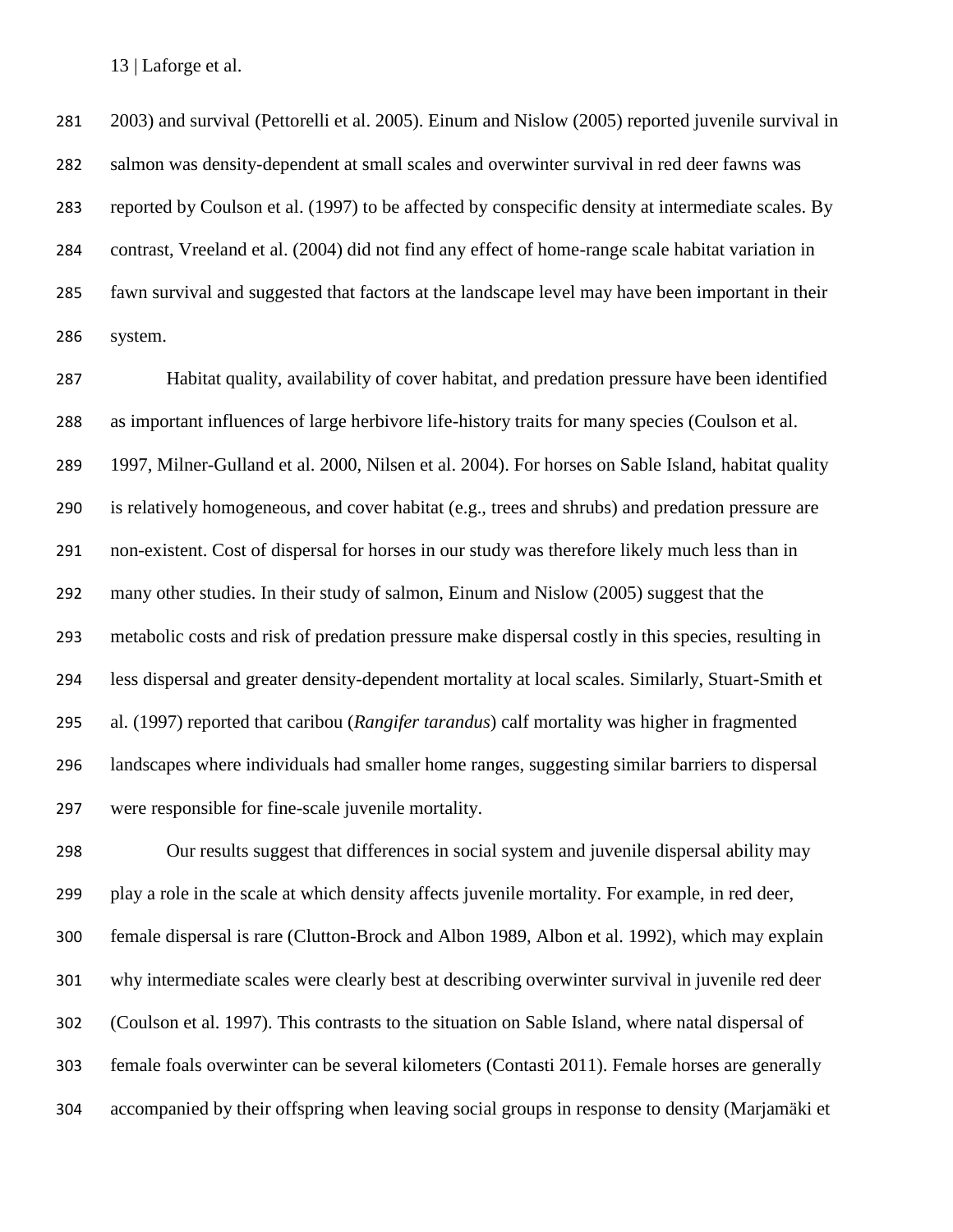al. 2013) and we suspect that this process may increase variability in local density effects on the overwinter survival of accompanying foals.

 Availability of freshwater appeared to be a lesser (compared to local density) but still important influence of foal survival across most scales of observation. Heterogeneity in freshwater as a resource influences spatial distribution and movement patterns for horses on Sable Island (Rozen-Rechels et al. 2015), other populations of feral horses (Rubenstein 1981, Berger 1986), and other large herbivores such as springbok (*Antidorcas marsupialis*; Ritter and Bednekoff 1995) and African elephants (*Loxodonta africana*; Chamaillé-Jammes et al. 2007). Freshwater availability was a positive predictor of foal survival, which we suspect is mainly manifest through effects on body condition and resources for lactation in mothers. Contasti et al. (2012) noted that body condition in female horses significantly declined from west to east on Sable Island (2008–2010) in accordance with the west to east reduction in availability of surface freshwater on the island. Heterogeneity in fixed, high quality resources, like ponds including freshwater and their associated vegetation, may act to explain survival similar to the case in red deer (Coulson et al. 1997). Density-related associations on high-nutrition grasslands (*Agrostis- Festuca*) were attributed to small-scale influences on red deer calf survival; high-resolution scales were good descriptors of population substructure during summer, when good grazing was distributed heterogeneously. Small-scale effects of density aggregations, which were likely linked to sources of permanent freshwater, did translate directly into density effects on survival in our study, however, not to the extent that larger-scale density effects predicted mortality (Table 4). Many studies reported inter-annual, density-independent processes (or processes interacting with density) acting on population dynamics to affect juvenile survival. Spring temperatures have

been correlated with juvenile survival in bighorn sheep lambs (Portier et al. 1998) and red deer

(Albon et al. 1987). Soay sheep juvenile overwinter survival appears to be driven by a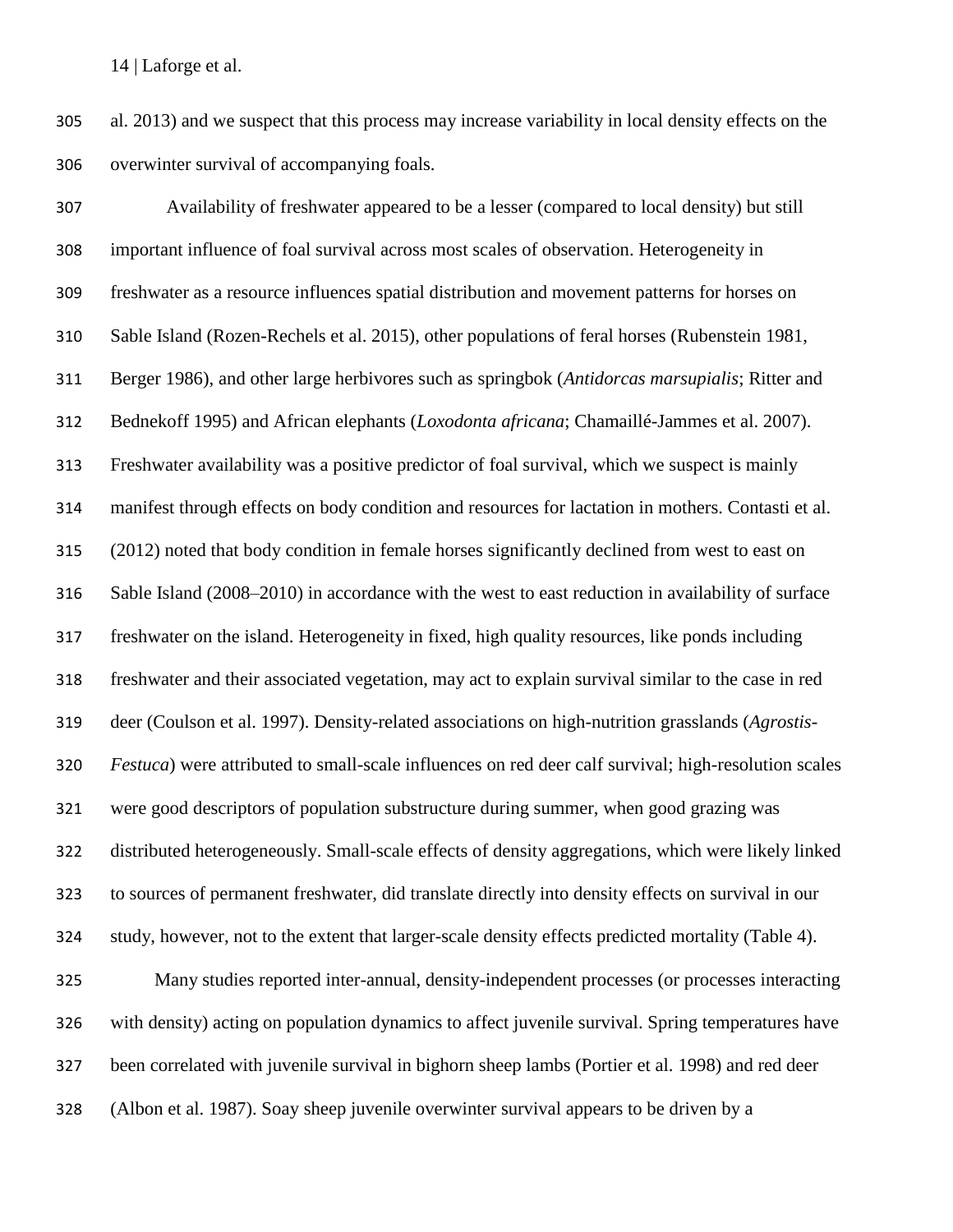combination of both density and weather effects (Grenfell et al. 1998, Milner et al. 1999). Our results suggest a similar situation in horses on Sable Island; models using year instead of total density improved our models, suggesting density-dependent and density-independent effects are at play in juvenile survival. It is likely that greater total island densities are associated with overwinter resource depletion, which is likely exacerbated by extreme weather effects leading to increased mortality (Manning et al. 2015).

## **MANAGEMENT IMPLICATIONS**

 Managers of wide-ranging, long-lived species (e.g., large mammals) may be at particular risk of making prior assumptions about the scale at which population dynamics should be monitored or studied. In light of our findings, a more reliable methodology to analyse the response of fitness components to changes in habitat and population processes (in particular early survival) may involve a multi-scale approach in which an understanding of the social system plays a role. In species that exhibit strong dispersal responses such as horses, management efforts should be focussed on broad scales. Using a framework of multiple grains in animal habitat selection studies (Laforge et al. 2015*a*, *b*), informed by knowledge of the species' social system, will provide valuable insight into selection and dispersal patterns. Following such a protocol will assist in the development of more effective and directed conservation and management plans, which is especially critical for the viability of isolated species and populations.

#### **ACKNOWLEDGMENTS**

 We thank A. L. Contasti, J. Poissant, S. E. Simpson, K. R. Lysak, J. A. Weisgerber, and E. J. Tissier for assisting in fieldwork. L. Debeffe and 2 anonymous reviewers critiqued an earlier version of this paper. Mapping support was provided with assistance of D. Colville, A. M. Muise, and the Sable Island Preservation Trust. In-kind and logistical support was provided by Parks Canada Agency and Fisheries and Oceans Canada including Canada Coast Guard and the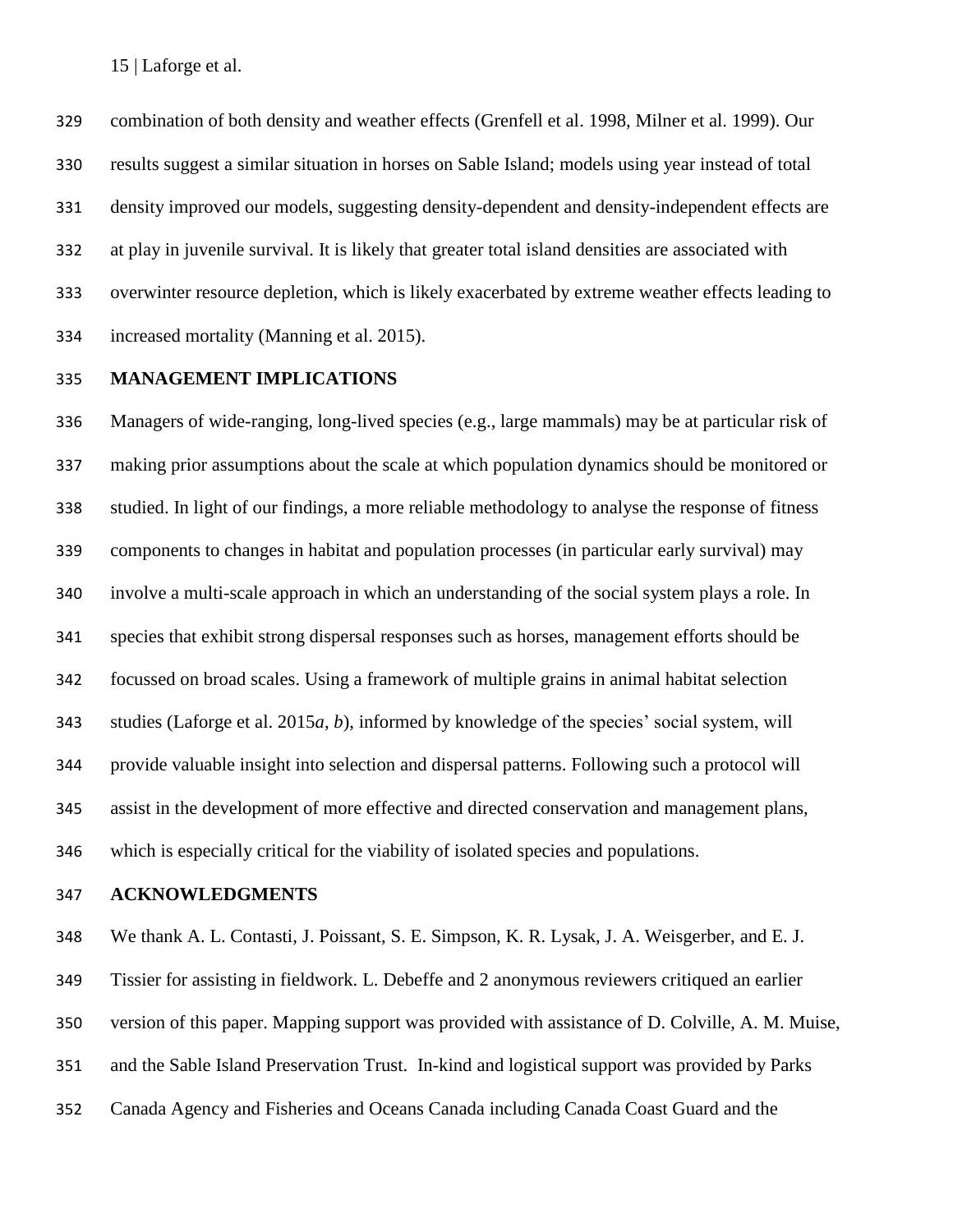- Bedford Institute of Oceanography, Environment Canada, Maritime Air Charters Limited, and
- Sable Island Station (Meteorological Service of Canada).

## **LITERATURE CITED**

- Albon, S. D., T. H. Clutton-Brock, and F. E. Guinness. 1987. Early development and population
- dynamics in red deer. II. Density-independent effects and cohort variation. Journal of Animal Ecology 56:69–81.
- Albon, S. D., H. J. Staines, F. E. Guinness, and T. H. Clutton-Brock. 1992. Density-dependent changes in the spacing behaviour of female kin in red deer. Journal of Animal Ecology 61:131–137.
- Anderson, D. P., M. G. Turner, J. D. Forester, J. Zhu, M. S. Boyce, H. Beyer, and L. Stowell.
- 2005. Scale-dependent summer resource selection by reintroduced elk in Wisconsin, USA. Journal of Wildlife Management 69:298–310.
- Bates D, M. Maechler, B. Bolker and S. Walker. 2015. lme4: linear mixed-effects models using
- Eigen and S4. R package version 1.1-8, <http://CRAN.R-project.org/package=lme4>.
- Accessed 10 05 2015.
- Berger J. 1986. Wild horses of the Great Basin: social competition and population size.
- University of Chicago Press, Chicago, Illinois, USA.
- Bowen, W. D., C. den Heyer, J. I. McMillan, and M. Hammill. 2011. Pup production at Scotian
- Shelf grey seal (*Halichoerus grypus*) colonies in 2010. Canadian Science Advisory
- Secretariat Research Document 2011/066. Fisheries and Oceans Canada, Ottawa, Canada.
- <www.dfo-mpo.gc.ca/csas-sccs>. Accessed 12 May 2014.
- Bowyer, R. T., J. G. Kie, and V. Van Ballenberghe. 1996. Sexual segregation in black-tailed
- deer: effects of scale. Journal of Wildlife Management 60:10–17.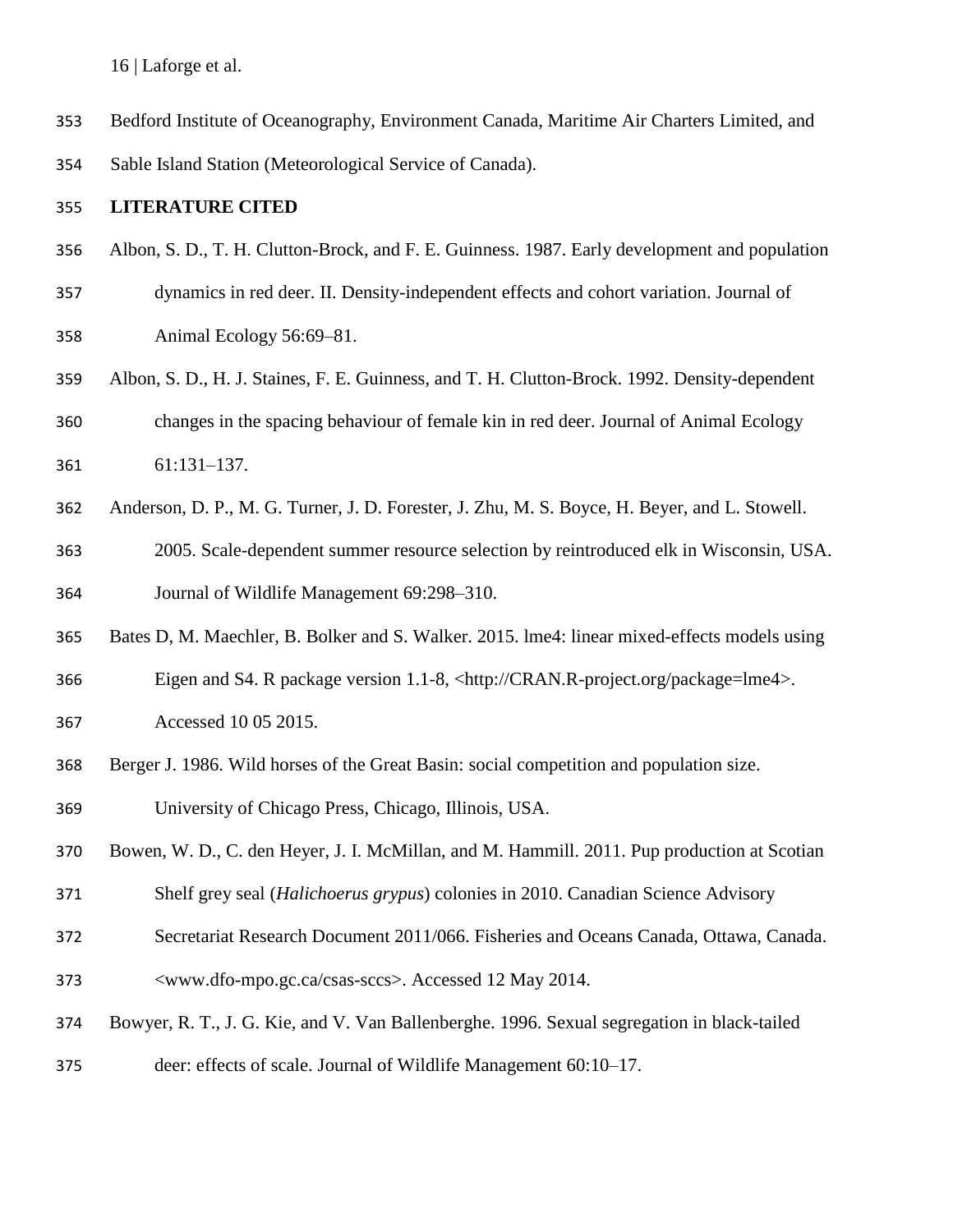- Boyce, M., J. Mao, E. Merrill, D. Fortin, M. Turner, J. Fryxell, and P. Turchin. 2003. Scale and heterogeneity in habitat selection by elk in Yellowstone National Park. EcoScience 10:421– 431.
- Boyce, M., P. R. Vernier, S. E. Nielsen, and F. K. Schmiegelow. 2002. Evaluating resource selection functions. Ecological Modelling 157:281–300.
- Burnham, K. P., and D. R. Anderson. 2002. Model selection and multimodel inference: a
- practical information-theoretic approach. Second edition. Springer, New York, USA.
- Cameron, E. Z., T. H. Setsaas, and W. L. Linklater. 2009. Social bonds between unrelated
- females increase reproductive success in feral horses. Proceedings of the National Academy
- of Sciences of USA 106:13850–13853.
- Catling, P. M., B. Freedman, and Z. Lucas. 1984. The vegetation and phytogeography of Sable Island, Nova Scotia. Proceedings of the Nova Scotia Institute of Science 24:181–248.
- Chamaillé-Jammes, S., M. Valeix, and H. Fritz. 2007. Managing heterogeneity in elephant
- distribution: interactions between elephant population density and surface-water
- availability. Journal of Applied Ecology 44:625–633.
- Chave, J. 2013. The problem of pattern and scale in ecology: what have we learned in 20 years? Ecology Letters 16:4–16.
- Chesser, R. K. 1991. Gene diversity and female philopatry. Genetics 127:437–447.
- Christie, B. 1995. The horses of Sable Island. Second edition. Pottersfield Press, Lawrencetown Beach, Nova Scotia, Canada.
- Clutton-Brock, T. H. 1989. Mammalian mating systems. Proceedings of the Royal Society of London B 236:339–372.
- Clutton-Brock, T. H., and S. D. Albon. 1989. Red deer in the highlands. Blackwell Scientific
- Publications, Oxford, United Kingdom.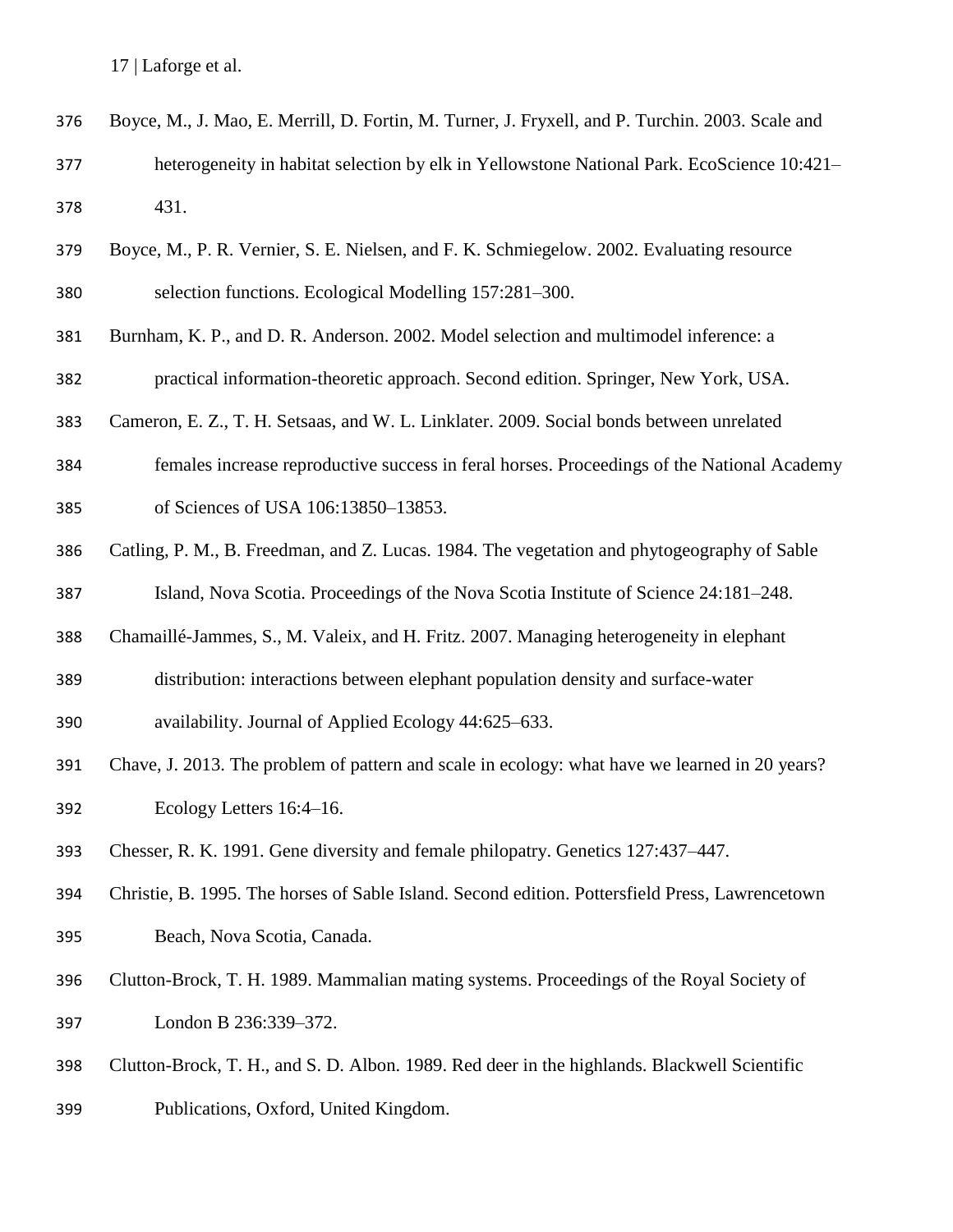- Contasti, A. L. 2011. Structure in vital rates, internal source-sink dynamics, and their influence
- on current population expansion for the feral horses (*Equus ferus caballus*) of Sable Island, Nova Scotia. Thesis, University of Saskatchewan, Saskatoon, Canada.
- Contasti, A. L., E. J. Tissier, J. F. Johnstone, and P. D. McLoughlin. 2012. Explaining spatial
- heterogeneity in population dynamics and genetics from spatial variation in resources for a
- large herbivore. PLOS ONE 7:e47858.
- Coulson, T., S. Albon, F. Guinness, J. Pemberton, and T. Clutton-Brock. 1997. Population substructure, local density, and calf winter survival in red deer (*Cervus elaphus*). Ecology
- 78:852–863.
- Debeffe, L., E. Richard, S. A. Medill, J. A. Weisgerber, and P. D. McLoughlin. 2015. Costs of social dispersal in a polygynous mammal. Behavioral Ecology:in press.
- Dobson, F. S. 1982. Competition for mates and predominant juvenile male dispersal in mammals. Animal Behaviour 30:1183–1192.
- Dormann, C. F., J. Elith, S. Bacher, C. Buchmann, G. Carl, G. Carré, J. R. García Marquéz, B.
- Gruber, B. Lafourcade, P. J. Leitão, T. Münkemüller, C. McClean, P. E. Osborne, B.
- Reineking, B. Schröder, A. K. Skidmore, D. Zurell, and S. Lautenbach. 2013. Collinearity:
- a review of methods to deal with it and a simulation study evaluating their performance.
- Ecography 36:27–46.
- Einum, S., and K. H. Nislow. 2005. Local-scale density-dependent survival of mobile organisms
- in continuous habitats: an experimental test using Atlantic salmon. Oecologia 143:203–210.
- Fortin M.-J., and M. R. T. Dale 2005. Spatial analysis: a guide for ecologists. Cambridge
- University Press, Cambridge, United Kingdom.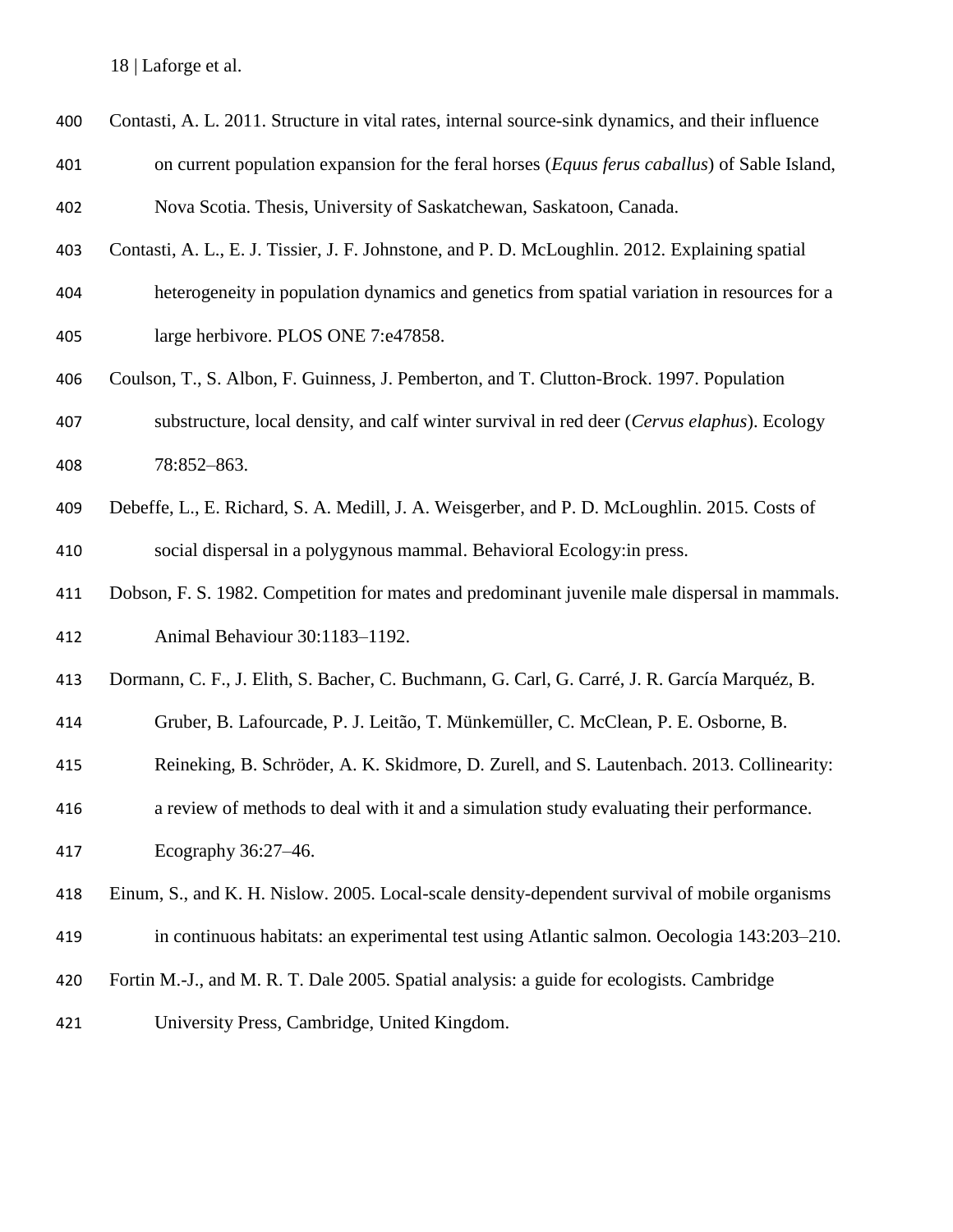- Fortin, D., D. Morris, and P. D. McLoughlin. 2008. Adaptive habitat selection and the evolution of specialists in heterogeneous environments. Israel Journal of Ecology and Evolution 54:311–328.
- Freedman, W., P. M. Catling, and Z. Lucas. 2011. Effects of feral horses on vegetation of Sable
- Island, Nova Scotia. Canadian Field-Naturalist 125:200–212.
- Gelman, A., and J. Hill. 2007. Data analysis using regression and multilevel/hierarchical models. Cambridge University Press, Cambridge, United Kingdom.
- Gelman, A. and Y.-S. Su. 2015. arm: data analysis using regression and multilevel/hierarchical
- 430 models. R package version 1.8-6. [<http://CRAN.R-project.org/package=arm>](http://cran.r-project.org/package=arm). Accessed 10 05 2015.
- Grenfell, B. T., K. Wilson, B. F. Finkenstädt, T. N. Coulson, S. Murray, S. D. Albon, J. M.
- Pemberton, T. H. Clutton-Brock, and M. J. Crawley. 1998. Noise and determinism in synchronised sheep dynamics. Nature 394:674–677.
- Gunnarsson, G., J. Elmberg, K. Sjöberg, H. Pöysä, and P. Nummi. 2006. Experimental evidence
- for density-dependent survival in mallard (*Anas platyrhynchos*) ducklings. Oecologia 149:203–213.
- Herrando-Pérez, S., S. Delean, B. W. Brook, and C. J. A. Bradshaw. 2012. Density dependence: an ecological Tower of Babel. Oecologia 170:585–603.
- Johnson, C. J., K. L. Parker, and D. C. Heard. 2001. Foraging across a variable landscape:
- behavioural decisions made by woodland caribou at multiple spatial scales. Oeclogia 127:590–602.
- Laforge, M.P., R.K. Brook, F.M. van Beest, E.M. Bayne, and P.D. McLoughlin. 2015*a*. Grain-
- dependent Functional Responses in Habitat Selection. Landscape Ecol., in press.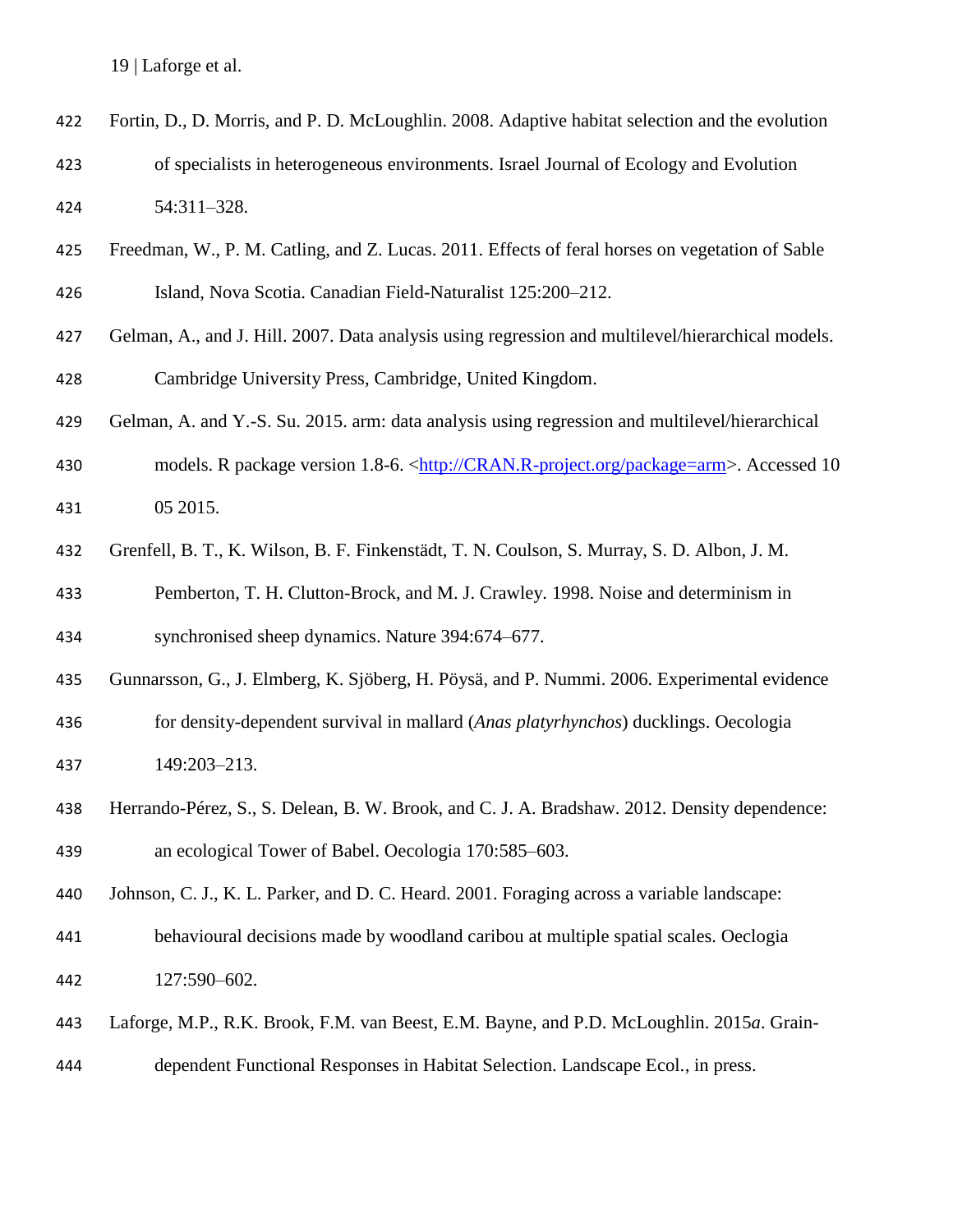| 445 | Laforge, M. P., E. Vander Wal, R. K. Brook, E. M. Bayne and P. D. McLoughlin. 2015b.               |
|-----|----------------------------------------------------------------------------------------------------|
| 446 | Process-focussed, multi-grain resource selection functions. Ecological Modelling 305:10-           |
| 447 | 21.                                                                                                |
| 448 | Leblond, M., J. Frair, D. Fortin, C. Dussault, J.-P. Ouellet, and R. Courtois. 2011. Assessing the |
| 449 | influence of resource covariates at multiple spatial scales: an application to forest-dwelling     |
| 450 | caribou faced with intensive human activity. Landscape Ecology 26:1433-1446.                       |
| 451 | Leturque, H., and F. Rousset. 2004. Intersexual competition as an explanation for sex-ratio and    |
| 452 | dispersal biases in polygynous species. Evolution 58:2398-2408.                                    |
| 453 | Levin, S. A., 1992. The problem of pattern and scale in ecology: the Robert H. MacArthur award     |
| 454 | lecture. Ecology 73:1943-1967.                                                                     |
| 455 | Linklater, W. L., E. Z. Cameron, K. J. Stafford, and C. J. Veltman. 2000. Social and spatial       |
| 456 | structure and range use by Kaimanawa wild horses (Equus caballus: Equidae). New                    |
| 457 | Zealand Journal of Ecology 24:139-152.                                                             |
| 458 | Manning, J. A., S. A. Medill, and P. D. McLoughlin. 2015. Climate fluctuations interact with       |
| 459 | local demography and resources to predict spatially dynamic adult sex ratios in a                  |
| 460 | megaherbivore. Oikos 124:1132-1141.                                                                |
| 461 | Marjamäki, P. H., A. L. Contasti, T. N. Coulson, and P. D. McLoughlin. 2013. Local density and     |
| 462 | group size interacts with age and sex to determine direction and rate of social dispersal in a     |
| 463 | polygynous mammal. Ecology and Evolution 3:3073-3082.                                              |
| 464 | Maurer, B. A, and M. L. Taper. 2002. Connecting geographical distributions with population         |
| 465 | processes. Ecology Letters 5:223-231.                                                              |
| 466 | Mayor, S. J., and J. A. Schaefer. 2005. The many faces of population density. Oecologia            |
| 467 | 145:276-281.                                                                                       |
|     |                                                                                                    |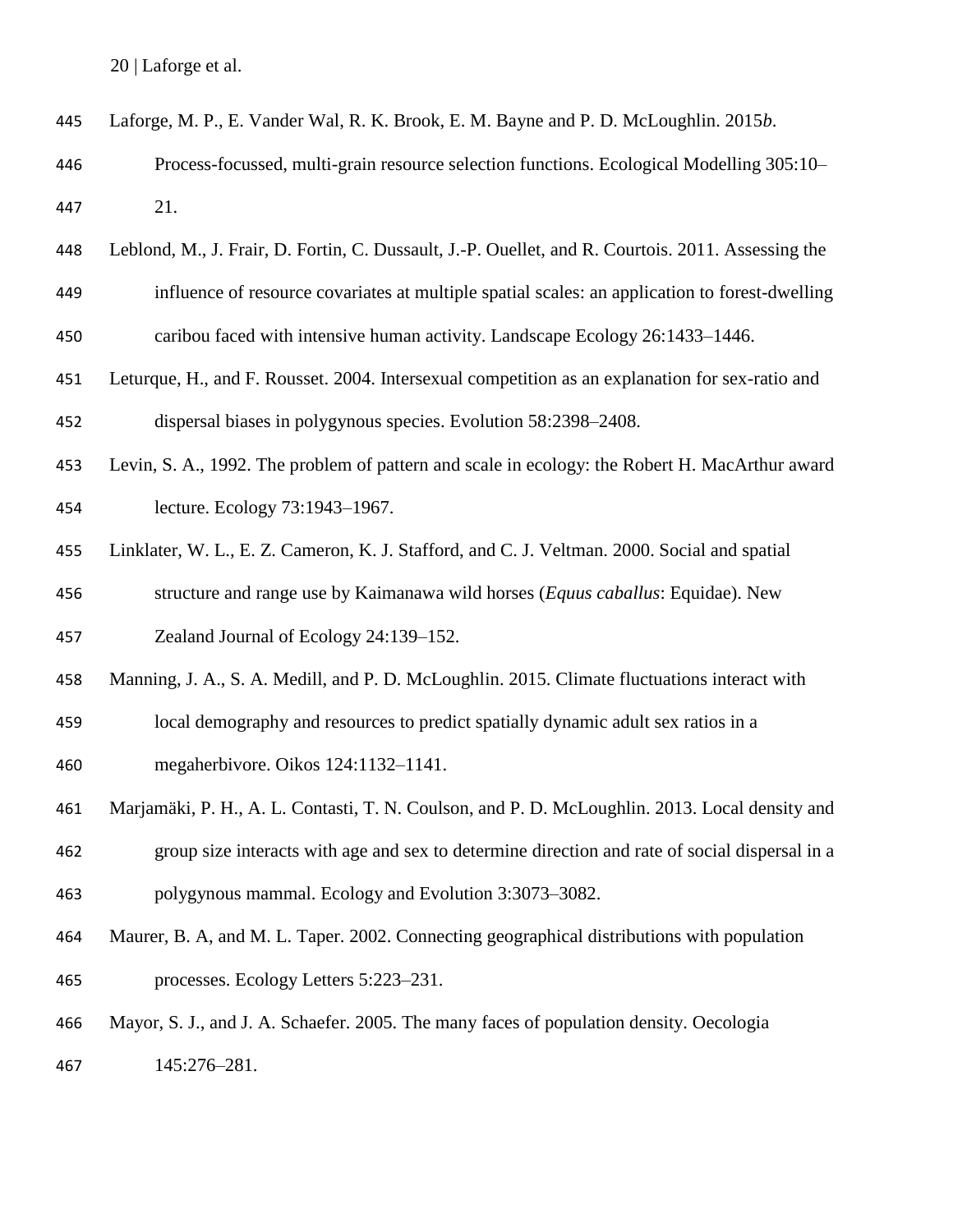| 468 |  | Mazerolle, M. J. 2015. AICcmodavg: model selection and multimodel inference based on |  |  |
|-----|--|--------------------------------------------------------------------------------------|--|--|
|-----|--|--------------------------------------------------------------------------------------|--|--|

- (Q)AIC(c). R package version 2.0-3. <http://CRAN.R-project.org/package=AICcmodavg>. Accessed 10 05 2015.
- McLoughlin, P. D., M. S. Boyce, T. Coulson, and T. Clutton-Brock. 2006. Lifetime reproductive
- success and density-dependent, multi-variable resource selection. Proceedings of the Royal Society of London B 273:1449–1454.
- Menard, S. 1995. Applied logistic regression analysis: Sage University series on quantitative applications in the social sciences. Sage, Thousand Oaks, California, USA.
- 
- Milner, J. M., D. A. Elston, and S. D. Albon. 1999. Estimating the contributions of population
- density and climatic fluctuations to interannual variation in survival of Soay sheep. Journal of Animal Ecology 68:1235–1247.
- Milner-Gulland, E. J., T. N. Coulson, and T. H. Clutton-Brock. 2000. On harvesting a structured ungulate population. Oikos 88:592–602.
- Nilsen, E. B., J. D. C. Linnell, and R. Andersen. 2004. Individual access to preferred habitat
- affects fitness components in female roe deer *Capreolus capreolus*. Journal of Animal Ecology 73:44–50.
- Pettorelli, N., S. Dray, J.-M. Gaillard, D. Chessel, P. Duncan, A. Illius, N. Guillon, F. Klein, and
- G. Van Laere. 2003. Spatial variation in springtime food resources influences the winter body mass of roe deer fawns. Oecologia 137:363–369.
- Pettorelli, N., J.-M. Gaillard, N. G. Yoccoz, P. Duncan, D. Maillard, D. Delorme, G. Van Laere,
- and C. Toïgo. 2005. The response of fawn survival to changes in habitat quality varies
- according to cohort quality and spatial scale. Journal of Animal Ecology 74:972–981.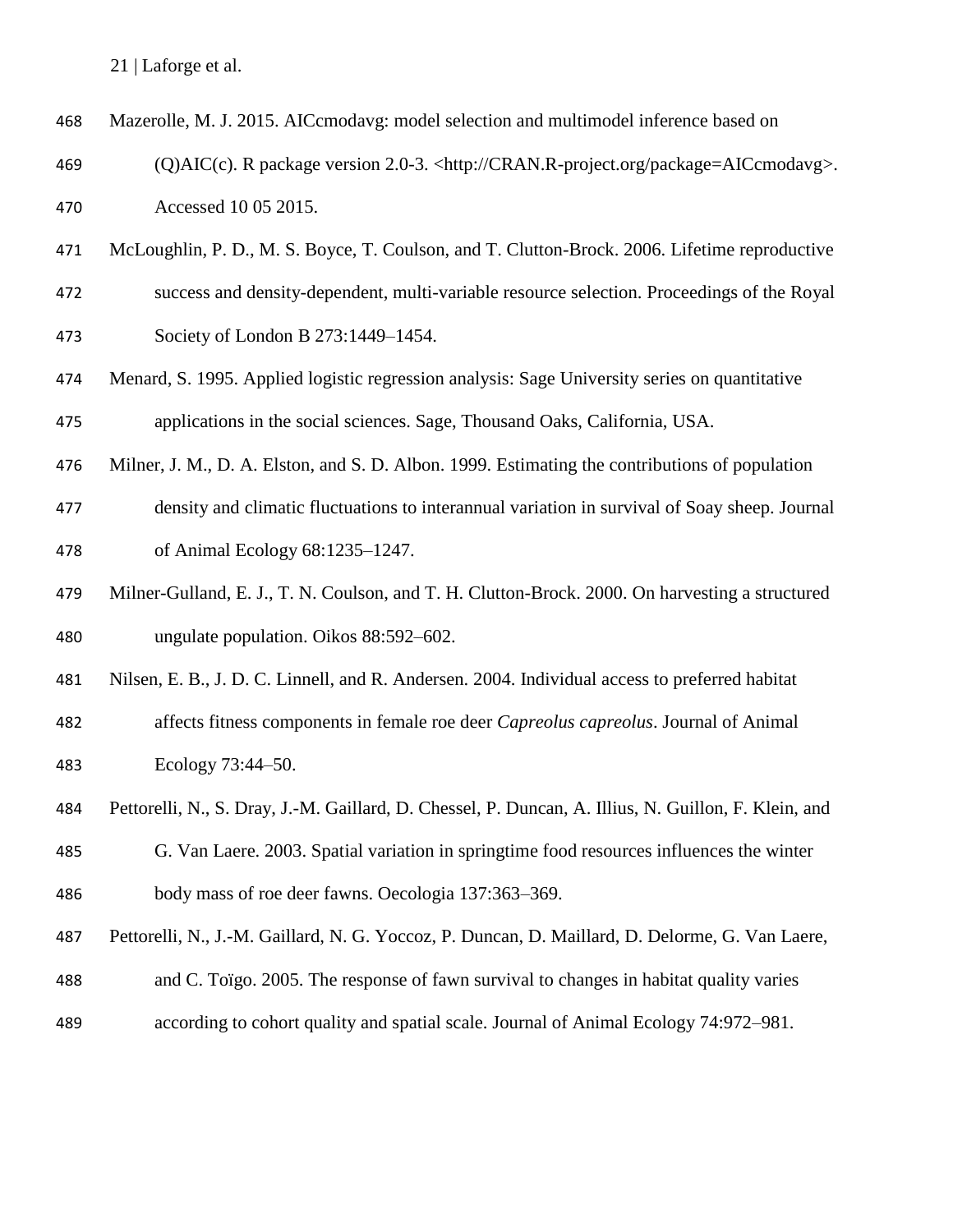| 490 | Plante, Y., J. L. Vega-Pla, Z. Lucas, D. Colling, B. De March, and F. Buchanan. 2007. Genetic     |
|-----|---------------------------------------------------------------------------------------------------|
| 491 | diversity in a feral horse population from Sable Island, Canada. Journal of Heredity              |
| 492 | 98:594-602.                                                                                       |
| 493 | Portier, C., M. Festa-Bianchet, J.-M. Gaillard, J. T. Jorgenson, and N. G. Yoccoz. 1998. Effects  |
| 494 | of density and weather on survival of bighorn sheep lambs (Ovis canadensis). Journal of           |
| 495 | Zoology 245:271-278.                                                                              |
| 496 | Prystupa, J. M., R. Juras, E. G. Cothran, F. C. Buchanan, and Y. Plante. 2012. Genetic diversity  |
| 497 | and admixture among Canadian, Mountain and Moorland and Nordic pony populations.                  |
| 498 | Animal 6:19-30.                                                                                   |
| 499 | R Core Team. 2015. R: a language and environment for statistical computing. R Foundation for      |
| 500 | Statistical Computing, Vienna, Austria.                                                           |
| 501 | Richard, E., S. E. Simpson, S. A. Medill, and P. D. McLoughlin. 2014. Interacting effects of age, |
| 502 | density, and weather on survival and current reproduction for a large mammal. Ecology and         |
| 503 | Evolution 4:3851-3860.                                                                            |
| 504 | Ritter, R. C., and P. A. Bednekoff. 1995. Dry season water, female movements and male             |
| 505 | territoriality in springbok: preliminary evidence of waterhole-directed sexual selection.         |
| 506 | African Journal of Ecology 33:395-404.                                                            |
| 507 | Rozen-Rechels, D., F. M. van Beest, E. Richard, A. Uzal, S. A. Medill, and P. D. McLoughlin.      |
| 508 | 2015. Density-dependent, central-place foraging in a grazing herbivore: competition and           |
| 509 | tradeoffs in time allocation near water. Oikos 124:1142–1150.                                     |
| 510 | Rubenstein, D. I. 1981. Behavioural ecology of island feral horses. Equine Veterinary Journal     |
| 511 | $13:27 - 34.$                                                                                     |
|     |                                                                                                   |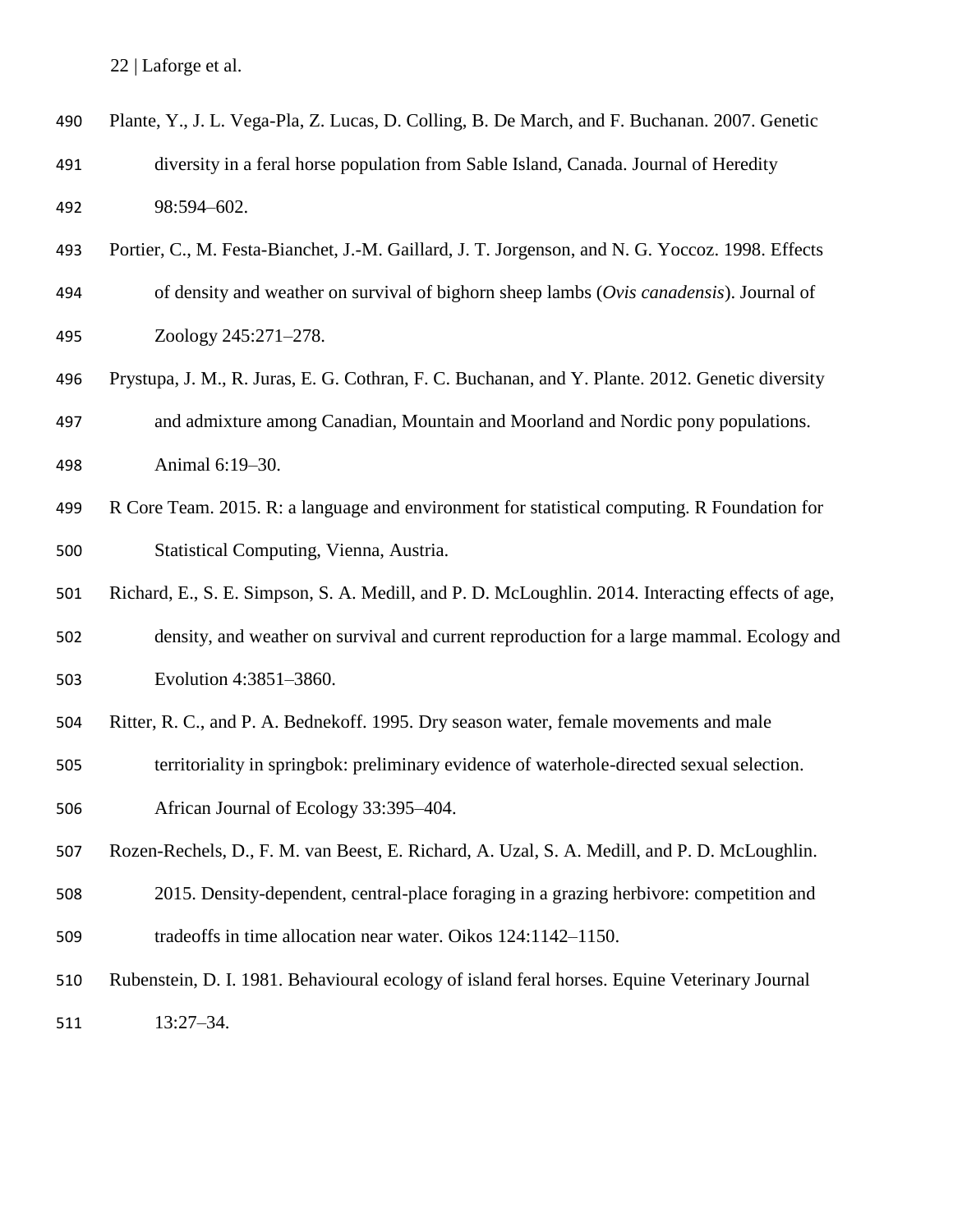| 512 | Stuart-Smith, A. K., C. J. A. Bradshaw, S. Boutin, D. M. Hebert, and A. B. Rippin. 1997.          |
|-----|---------------------------------------------------------------------------------------------------|
| 513 | Woodland caribou relative to landscape patterns in northeastern Alberta. Journal of               |
| 514 | Wildlife Management 61:622-633.                                                                   |
| 515 | Tissier, E., P. D. McLoughlin, J. Sheard, and J. F. Johnstone. 2013. Distribution of vegetation   |
| 516 | along environmental gradients on Sable Island, Nova Scotia. Écoscience 20:361-372.                |
| 517 | van Beest, F. M., A. Uzal, E. Vander Wal, M. P. Laforge, A. L. Contasti, D. Colville, and P. D.   |
| 518 | McLoughlin. 2014. Increasing density leads to generalization in both coarse grained habitat       |
| 519 | selection and fine-grained resource selection in a large mammal. Journal of Animal                |
| 520 | Ecology 83:147-156.                                                                               |
| 521 | Vreeland, J. K., D. R. Diefenbach, and B. D. Wallingford. 2004. Survival rates, mortality causes, |
| 522 | and habitats of Pennsylvania white-tailed deer fawns. Wildlife Society Bulletin 32:542-           |
| 523 | 553.                                                                                              |
| 524 | Welsh, D. A. 1975. Population, behavioural and grazing ecology of the horses of Sable Island.     |
| 525 | Dissertation, Dalhousie University, Halifax, Canada.                                              |
| 526 | Wheatley, M., and C. Johnson. 2009. Factors limiting our understanding of ecological scale.       |
| 527 | Ecological Complexity 6:150–159.                                                                  |
| 528 | Whittaker, D. G., and F. G. Lindzey. 2004. Habitat use patterns of sympatric deer species on      |
| 529 | Rocky Mountain Arsenal, Colorado. Wildlife Society Bulletin 32:1114-1123.                         |
| 530 | Wiens, J. A. 1989. Spatial scaling in ecology. Functional Ecology 3:385–397.                      |
| 531 | Zuur, A., E. N. Ieno, N. Walker, A. A. Saveliev, and G. M. Smith. 2009. Mixed effects models      |
| 532 | and extensions in ecology with R. Springer, New York, USA.                                        |
| 533 | Associate Editor: Fanie Pelletier.                                                                |
|     |                                                                                                   |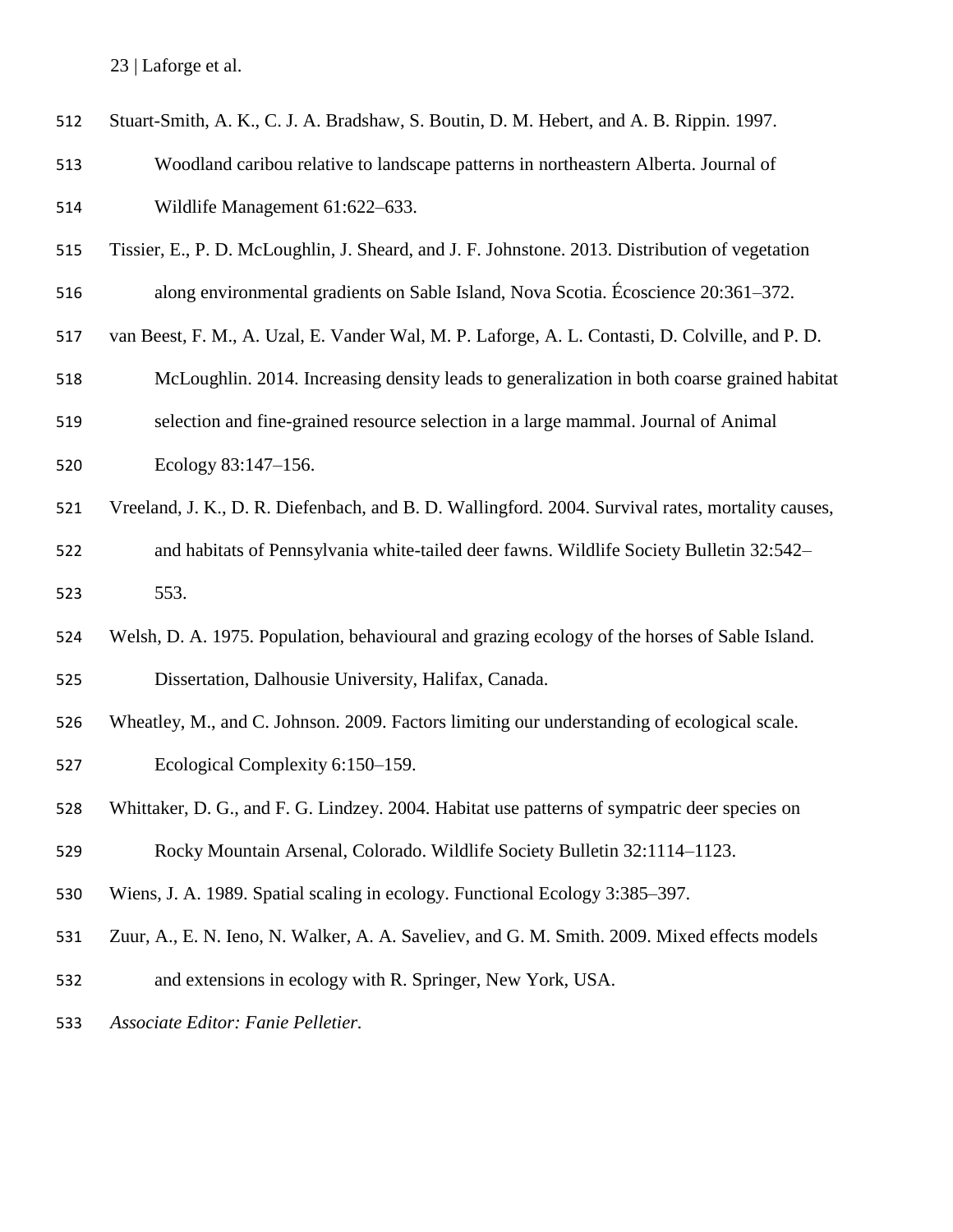# **Figure Caption**

- Figure 1. Sable Island, Nova Scotia, Canada. Sable Island National Park Reserve (43° 55′ N; 60°
- 00′ W), located approximately 275 km east-southeast of Halifax, Nova Scotia, Canada. The
- island is a crescent shaped sand bar 49 km long and 1.25 km at its widest (vegetation in grey).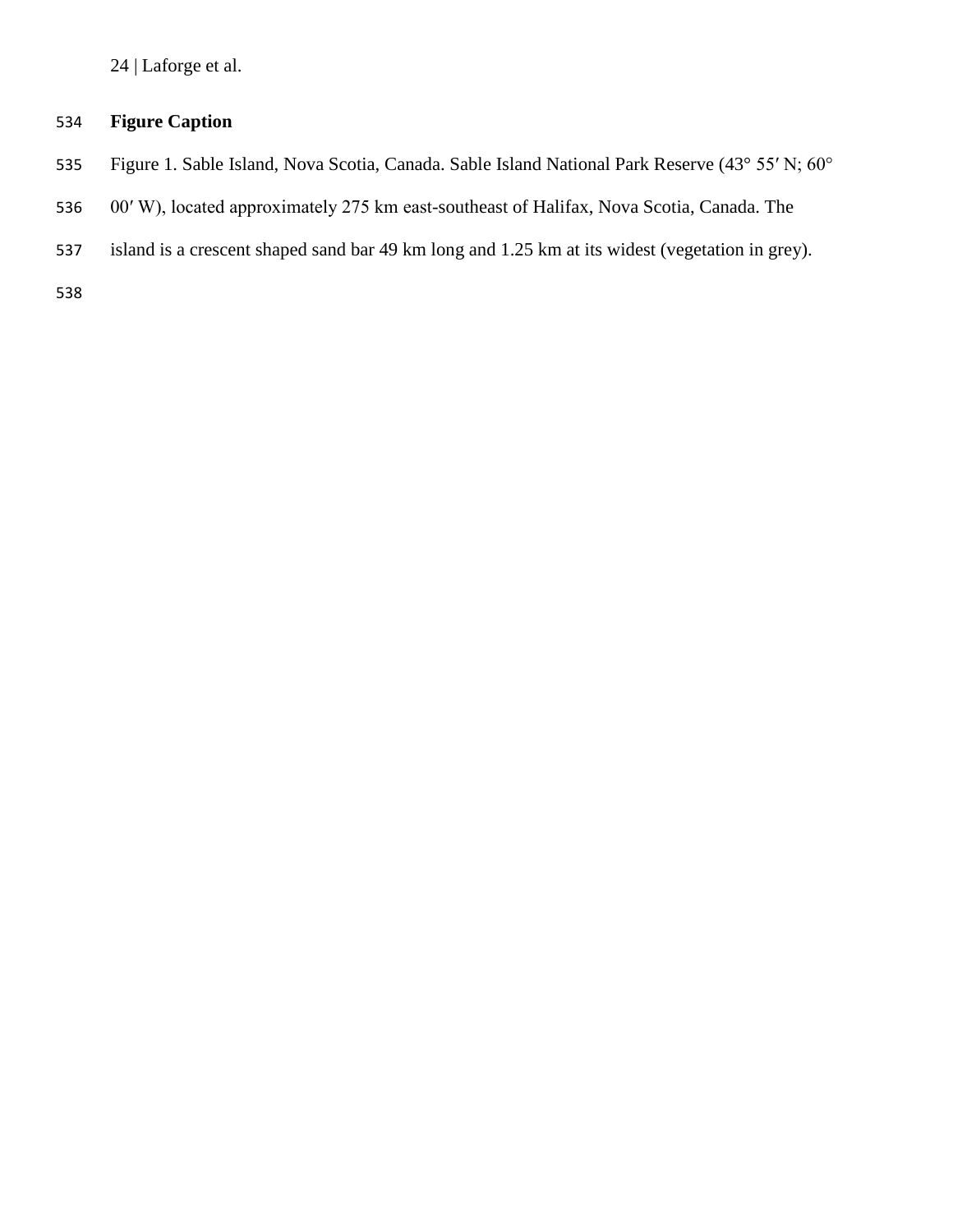- 539 Table 1: List of a priori candidate models for linear regression analysis of foal survival, Sable
- 540 Island, Nova Scotia, Canada, 2008–2013. Each model was evaluated with local density and
- 541 proportion water computed at each of 3 scales: 2,000 m, 4,000 m, and 8,000 m.

Local density + total density + proportion freshwater + band size Local density  $+$  total density  $+$  band size Local density + total density + proportion freshwater Local density + total density Local density Total density Local density + proportion freshwater Null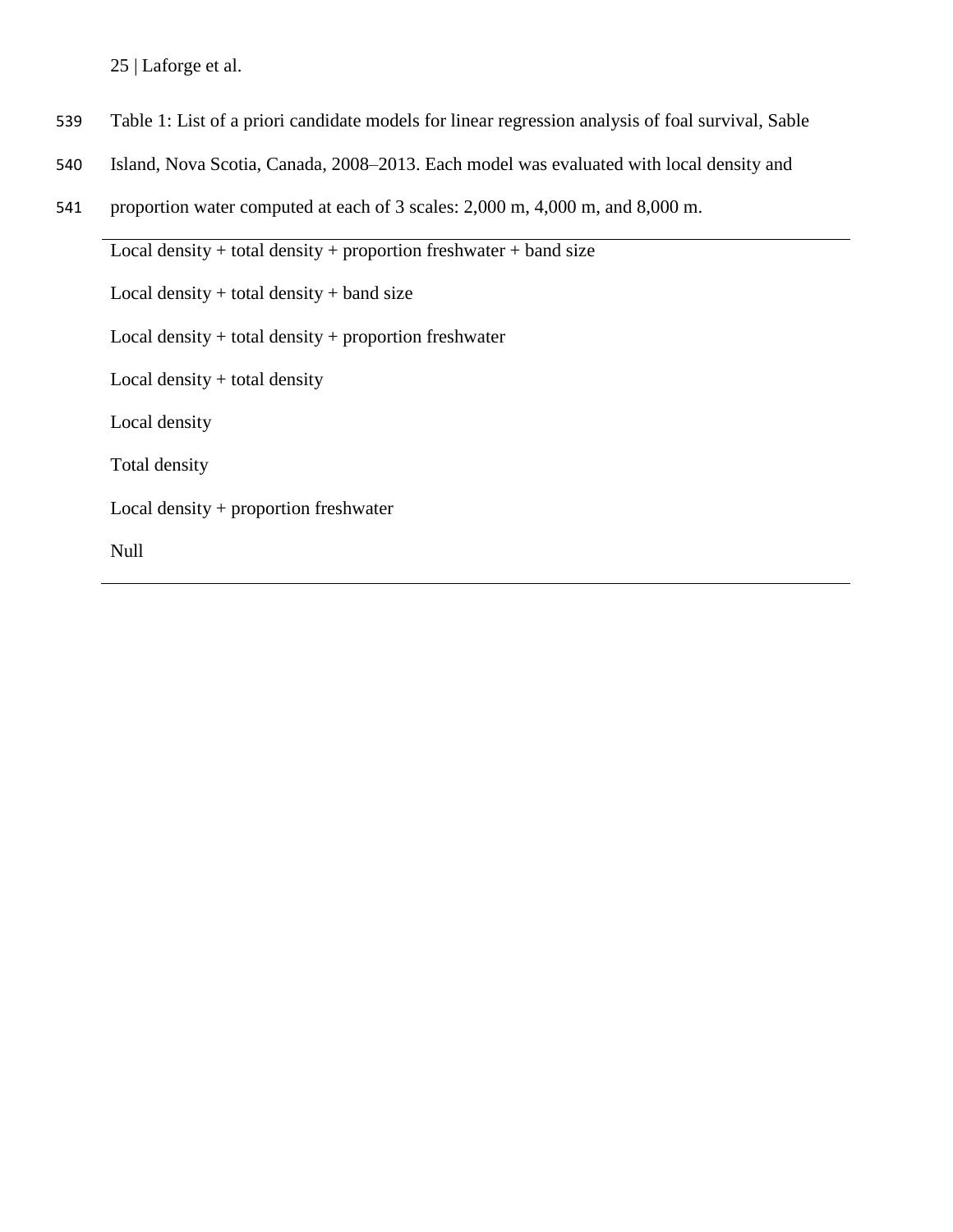542 Table 2: Distribution of density (horses/km<sup>2</sup> of vegetated area) in summer of birth across 4 spatial scales for foals born into bands of

543 feral horses on Sable Island, Nova Scotia, Canada, 2008–2013. Presented is the mean (*x̄*), standard deviation (SD), and coefficient of

544 variation  $(c_v)$  for increasing scales of individual experience, each metric centered on the median centroid of a band's movements in the

545 year (*t*) in which a foal was born. Annual means at the whole-island scale (total) are total number of horses on the island that year

546 divided by vegetated area on the island (without SD or  $c_v$ ).

<sup>547</sup>

|                 |                           |          | Scale $(m)$ |       |       |
|-----------------|---------------------------|----------|-------------|-------|-------|
| Year            |                           | 2,000    | 4,000       | 8,000 | Total |
| 2008 $(n = 69)$ | $\bar{x}$                 | 28.2     | 14.7        | 7.7   | 12.7  |
|                 | <b>SD</b>                 | 17.0     | 9.0         | 5.3   |       |
|                 | $c_v$                     | $0.60\,$ | 0.61        | 0.69  |       |
| 2009 $(n = 62)$ | $\bar{x}$                 | 42.4     | 20.3        | 10.2  | 14.6  |
|                 | <b>SD</b>                 | 31.2     | 12.9        | 6.9   |       |
|                 | $\mathcal{C}_\mathcal{V}$ | 0.74     | 0.63        | 0.68  |       |
| 2010 $(n = 83)$ | $\bar{x}$                 | 37.1     | 21.4        | 12.1  | 16.8  |
|                 | <b>SD</b>                 | 16.4     | 13.1        | 9.2   |       |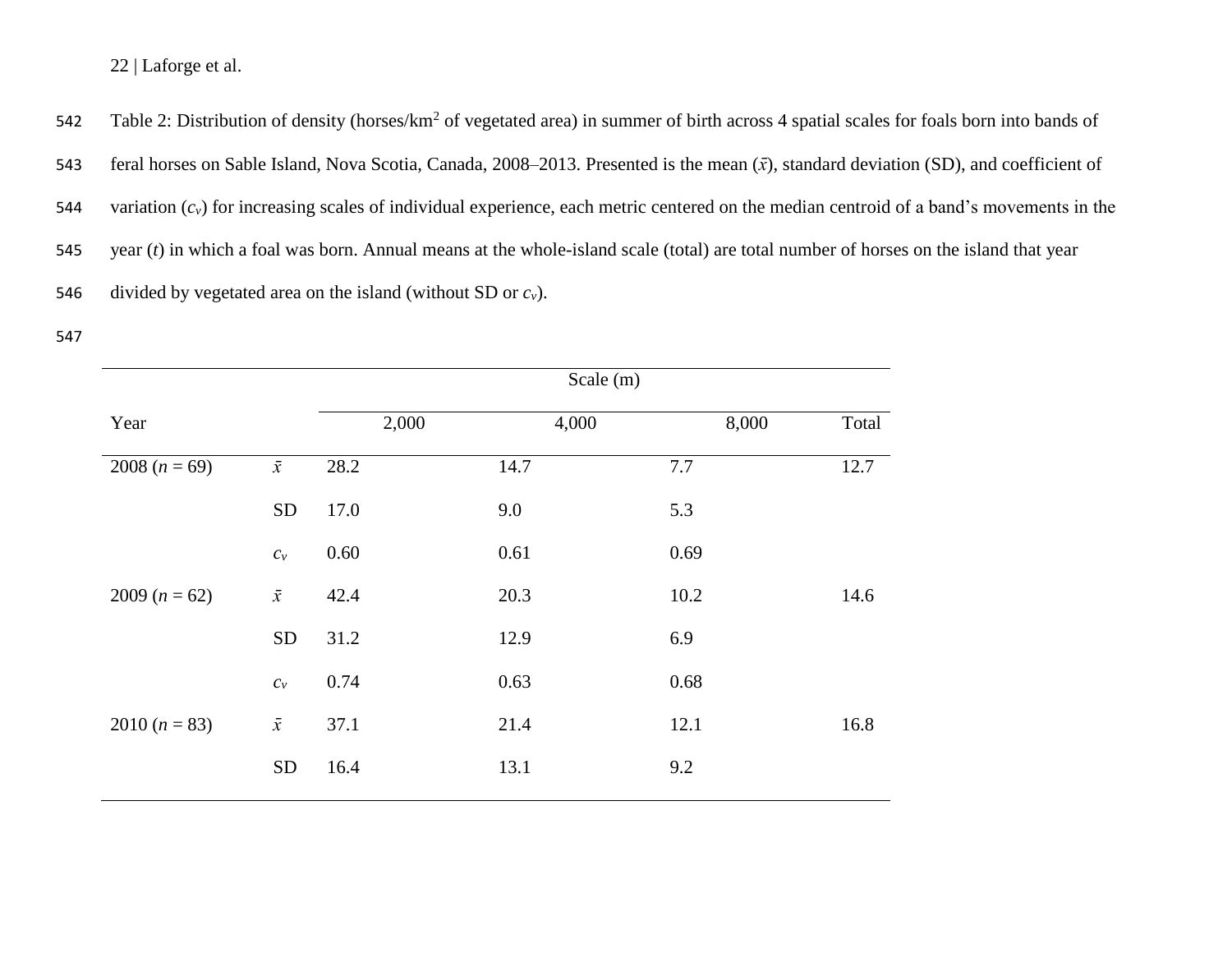|                       | $\mathcal{C}_\mathcal{V}$ | 0.44 | 0.61     | 0.76 |      |
|-----------------------|---------------------------|------|----------|------|------|
| 2011 $(n = 56)$       | $\bar{x}$                 | 41.7 | 24.9     | 15.9 | 15   |
|                       | ${\rm SD}$                | 31.6 | 21.9     | 16.5 |      |
|                       | $\mathcal{C}_\mathcal{V}$ | 0.76 | $0.88\,$ | 1.03 |      |
| 2012 $(n = 93)$       | $\bar{x}$                 | 37.1 | 20.6     | 11   | 17.8 |
|                       | ${\rm SD}$                | 13.8 | 10.9     | 6.7  |      |
|                       | $\mathcal{C}_\mathcal{V}$ | 0.37 | 0.53     | 0.61 |      |
| 2013 $(n = 79)$       | $\bar{x}$                 | 45.5 | 25.7     | 14.1 | 18.7 |
|                       | ${\rm SD}$                | 19.7 | 13.1     | 7.3  |      |
|                       | $\mathcal{C}_\mathcal{V}$ | 0.43 | 0.51     | 0.52 |      |
| All years $(n = 442)$ | $\bar{x}$                 | 38.6 | 33.9     | 29.8 | 16.2 |
|                       | ${\rm SD}$                | 22.2 | 16.5     | 12.3 | 2.1  |
|                       | $\mathcal{C}_\mathcal{V}$ | 0.57 | 0.49     | 0.41 | 0.13 |
|                       |                           |      |          |      |      |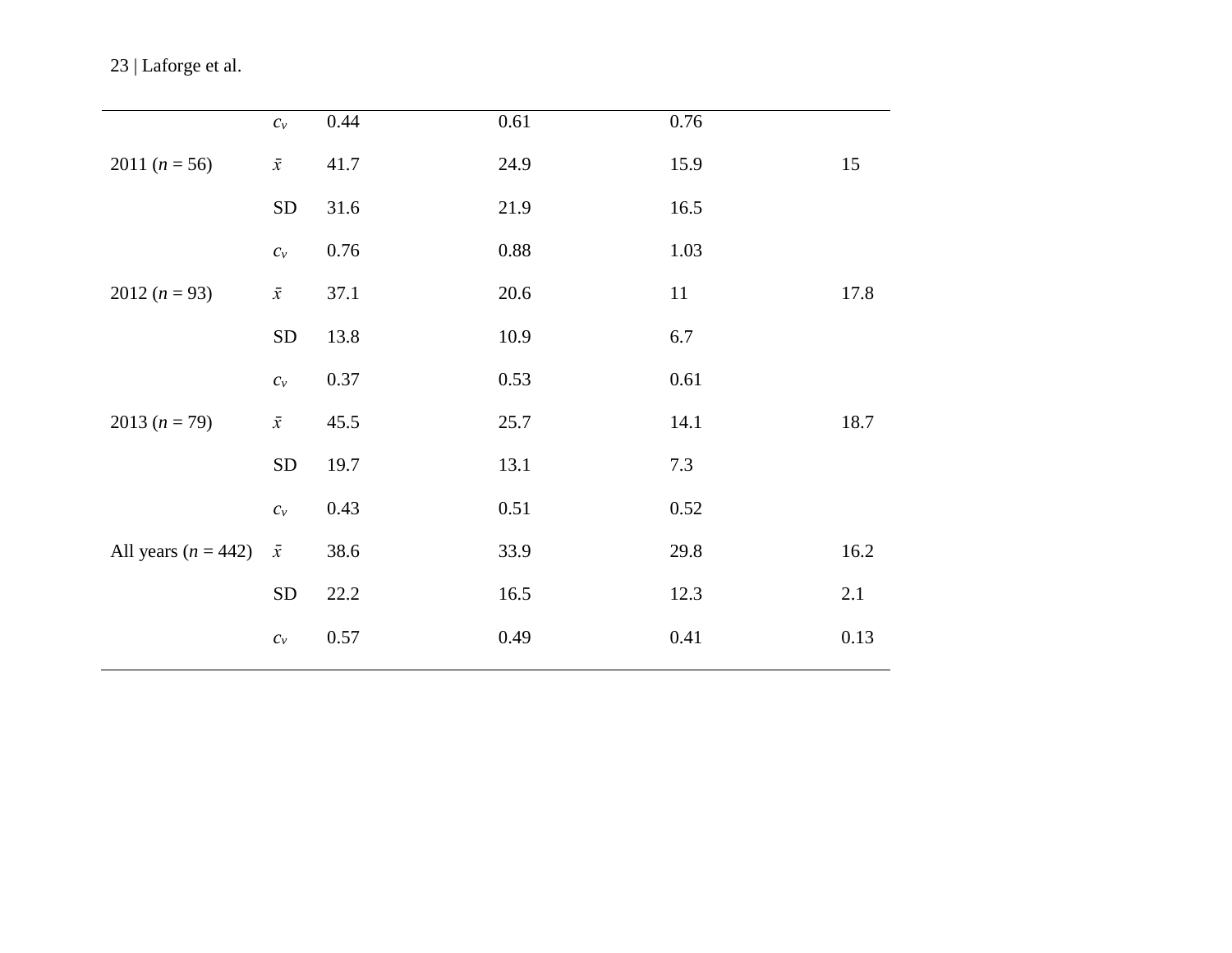548 Table 3: Scale, degrees of freedom (df), adjusted Akaike's Information Criterion (AIC*c*), log

549 likelihood (LL) and  $R^2$  for the top models describing foal overwinter survival on Sable Island,

550 Nova Scotia, Canada, 2008–2013. Scale refers to the size of the buffer around which we

551 quantified local density and proportion of freshwater. For comparison, we also present in the 2

552 last columns  $AIC_c$  and  $R^2$  values for models with year (factorial) in the model as opposed to total

553 island density.

| Model                                           | Scale (m) | df             | $AIC_c$ | LL        | $R^2$ | Year AIC <sub>c</sub> |
|-------------------------------------------------|-----------|----------------|---------|-----------|-------|-----------------------|
| Local density + total density (year) +          | 8,000     | 5              | 391.08  | $-190.47$ | 0.112 | 387.60                |
| proportion freshwater                           |           |                |         |           |       |                       |
| Local density $+$ total density (year)          | 8,000     | $\overline{4}$ | 391.23  | $-191.57$ | 0.100 | 387.24                |
| Local density + total density (year) +          | 2,000     | 5              | 391.23  | $-190.55$ | 0.112 | 387.93                |
| proportion freshwater                           |           |                |         |           |       |                       |
| Local density $+$ total density (year)          | 2,000     | $\overline{4}$ | 391.82  | $-191.87$ | 0.095 | 388.54                |
| Local density + total density (year) +          | 8,000     | 6              | 392.93  | $-190.37$ | 0.113 | 389.52                |
| proportion freshwater + band size               |           |                |         |           |       |                       |
| Local density $+$ total density (year)          | 4,000     | $\overline{4}$ | 392.93  | $-192.42$ | 0.093 | 389.20                |
| Local density $+$ total density (year) $+$ band | 8,000     | 5              | 393.15  | $-191.51$ | 0.101 | 389.19                |
| size                                            |           |                |         |           |       |                       |
| Local density $+$ total density (year) $+$      | 2,000     | $6\,$          | 393.21  | $-190.51$ | 0.113 | 389.99                |
| proportion freshwater + band size               |           |                |         |           |       |                       |
| Local density $+$ total density (year) $+$ band | 2,000     | 5              | 393.82  | $-191.84$ | 0.096 | 390.61                |
| size                                            |           |                |         |           |       |                       |
| Null                                            |           | $\overline{2}$ | 406.75  | $-201.36$ | 0.000 | 406.75                |